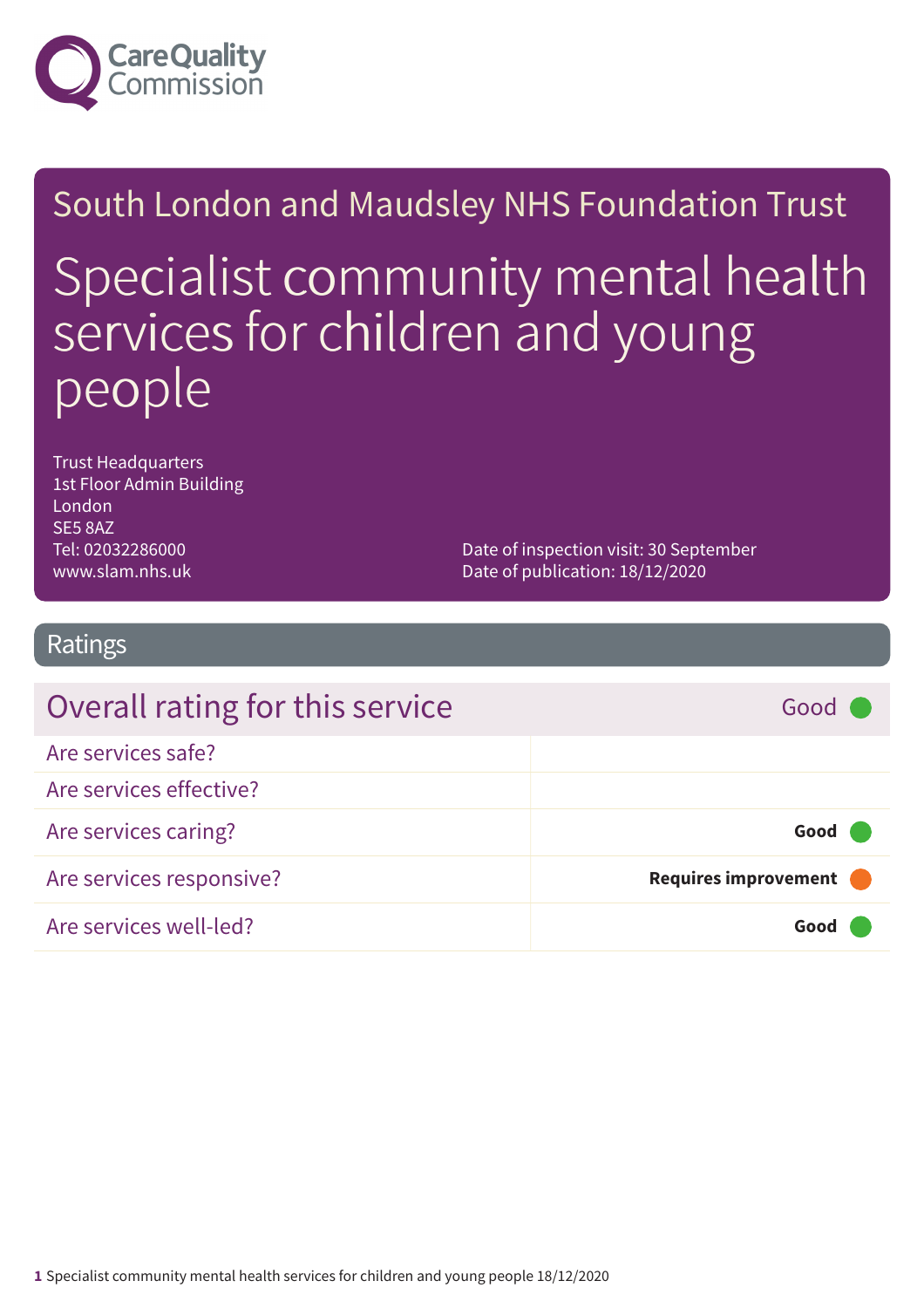### Specialist community mental health services for children and young people

#### Same–––rating **Good –––**  $\rightarrow$   $\leftarrow$

### **Summary of this service**

South London and Maudsley NHS Foundation Trust provide specialist child and adolescent mental health services (CAMHS) community teams for children and young people up to the age of 18 across the boroughs of Southwark, Lewisham, Lambeth and Croydon. The trust provides a diverse range of specialist outpatient services some of which are national specialist services supporting children and young people with a wide range of disorders including autism, learning disabilities, eating disorders, self-harm, substance abuse and emotional disorders.

This inspection primarily focussed on the specialist community teams supporting children, young people and their families from the four local boroughs, crisis services, and National and Specialist services for people with complex autism associated neurodevelopmental disorders (SCAAND).

Following the last CQC inspection of this core service in January 2016, this core service was rated Goodacross all domains. However, SCAAND and centralised crisis services were not included. The current responsive focussed inspection, only includes ratings for Caring, Responsive, and Well-Led for this core service, as we did not inspect all areas of the other two domains. We used CQC's interim methodology for monitoring services during the COVID -19 pandemic.

To fully understand the experience of people who use services, we always ask the following five questions of every service and provider:

- Is it safe?
- Is it effective?
- Is it caring?
- Is it responsive to people's needs?
- Is it well-led?

As part of this inspection, we:

• Visited one CAMHS service office in the London borough of Lewisham, to look at 34 care records of young people currently using, or recently discharged from CAMHS services (including seven from SCAAND services, six from crisis services, and 21 from the four local borough teams).

• Had telephone conversations with 12 young people who were currently or had recently been using the local borough services.

• Had telephone conversations with 47 parents/carers of young people who were currently or had recently been using the services (38 from local borough services, and nine from SCAAND services).

• Had telephone/video conversations with 75 multidisciplinary staff (25 from local borough teams, 21 from crisis services, and 29 from SCAAND teams). These included doctors, nurses, psychologists, therapists (including psychotherapists, family, behavioural, occupational and speech and language therapists), trainees, and administrators.

• Had video conversations with 13 senior managers/directors with responsibility for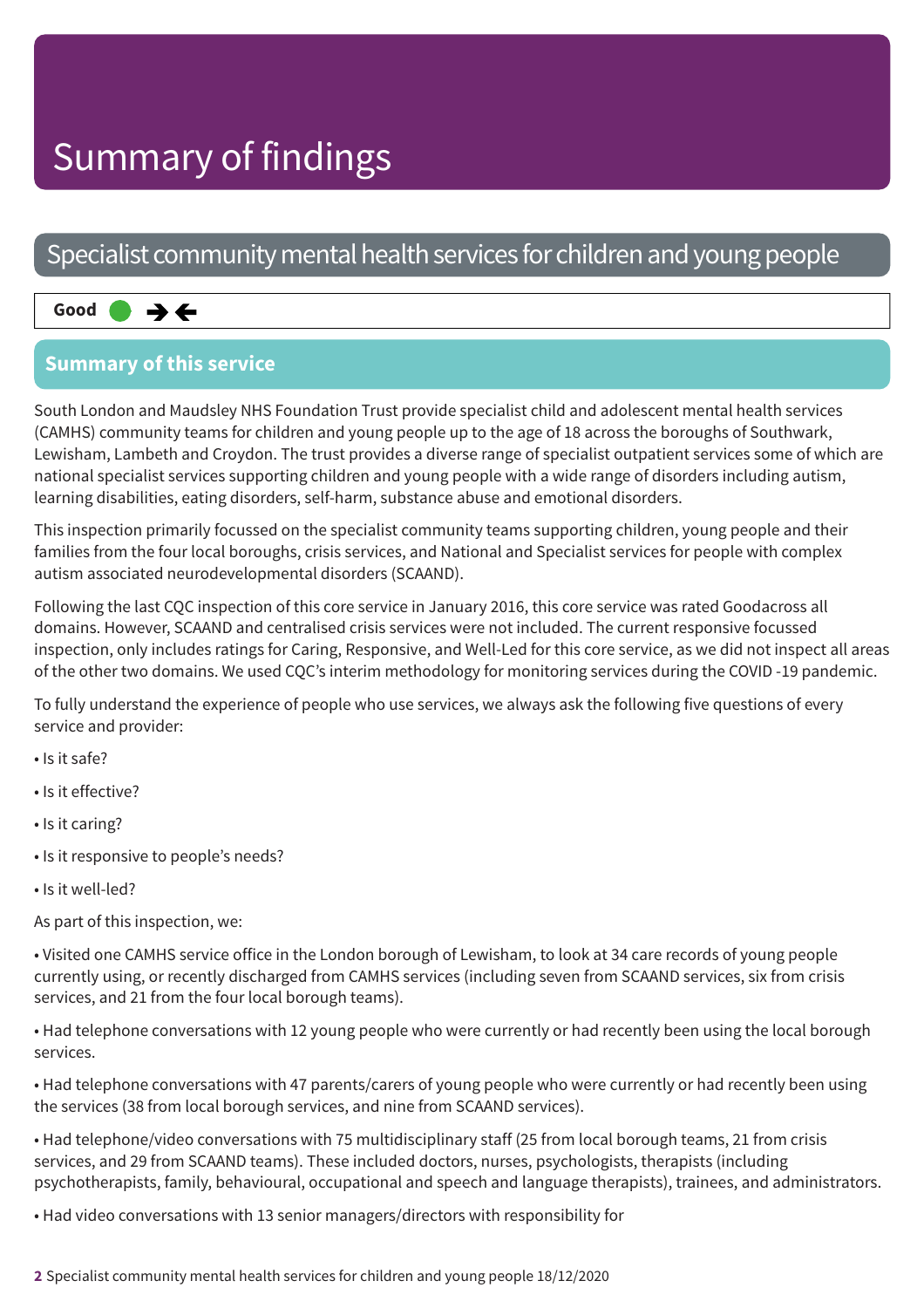these services.

• Had telephone/video conversations with seven Special Education Needs Coordinators (SENCO workers) working in schools in the local boroughs.

The Service for Complex Autism & Associated Neurodevelopmental Disorders (SCAAND) is a national service. It is commissioned by NHS England with some Clinical Commissioning Group (CCG) contracts. Patients tend to have multiple co-morbidities. There are four clinical service 'streams' and a senior leadership team. Referrals are jointly screened and allocated to one of four streams. These are Neuropsychiatry, Intellectual Disabilities (IDT), Autism and Related Disorders (ARD) and the Autism and Intellectual Disabilities Intensive Intervention Team (AID-IIT).

The SLAM CAMHS Crisis Hub, a centralised team in place for approximately 18 months, includes four services. These are a Response team, Enhanced Treatment Service, Crisis Line, and CAMHS Bed Management team. They are in place to enhance the quality of crisis intervention within the boroughs of Southwark, Lambeth, Lewisham and Croydon. They provide a range of short-term community-based assessment and treatment options for up to two weeks and advice and support to parents/carers in partnership with various internal and external agencies.

We did not re-rate Safe and Effective for this core service as this was a focussed inspection which did not look at all sections within those domains. The rating of **Good** from the previous inspection across those two domains still applies.

- The service provided safe care. The number of children and young people on the caseload of the teams, and of individual members of staff, was not too high to prevent staff from giving each young person the time they needed. For young people who required urgent care, staff managed access well to ensure they were seen promptly. Staff assessed and managed risk well and followed good practice with respect to safeguarding.
- Staff treated patients with compassion and kindness and understood the individual needs of patients. They actively involved children, young people, families and carers in care decisions. Children, young people and parents/carers were involved in the design and delivery of the service.
- Staff developed holistic, recovery-oriented care plans informed by a comprehensive assessment. They provided a range of treatments that were informed by best-practice guidance and suitable to the needs of the children and young people. Staff engaged in clinical audit to evaluate the quality of care they provided.
- The teams included or had access to the full range of specialists required to meet the needs of children and young people under their care. Staff from different disciplines worked together as a team to benefit children and young people. Managers ensured that these staff received training, supervision and appraisal. The teams had effective working relationships with other relevant teams within and outside of the trust.
- Staff understood the principles underpinning capacity, competence and consent as they apply to children and young people and managed and recorded decisions relating to these well.
- The enhanced treatment service had developed an alternative model to young people being admitted to hospital, published in various professional publications. It demonstrated creative ways of working with young people, involving them in the service, and in training CAMHS staff.
- The service treated concerns and complaints seriously, investigated them and learned lessons from the results, and shared these with all staff.
- The service was well-led and the governance processes ensured that procedures relating to the work of the service ran smoothly.
- Leaders had the skills, knowledge and experience to perform their roles. Most staff said they felt respected, supported and valued, and that they had received appropriate support in adapting to new ways of working during the COVID-19 pandemic.
- **3** Specialist community mental health services for children and young people 18/12/2020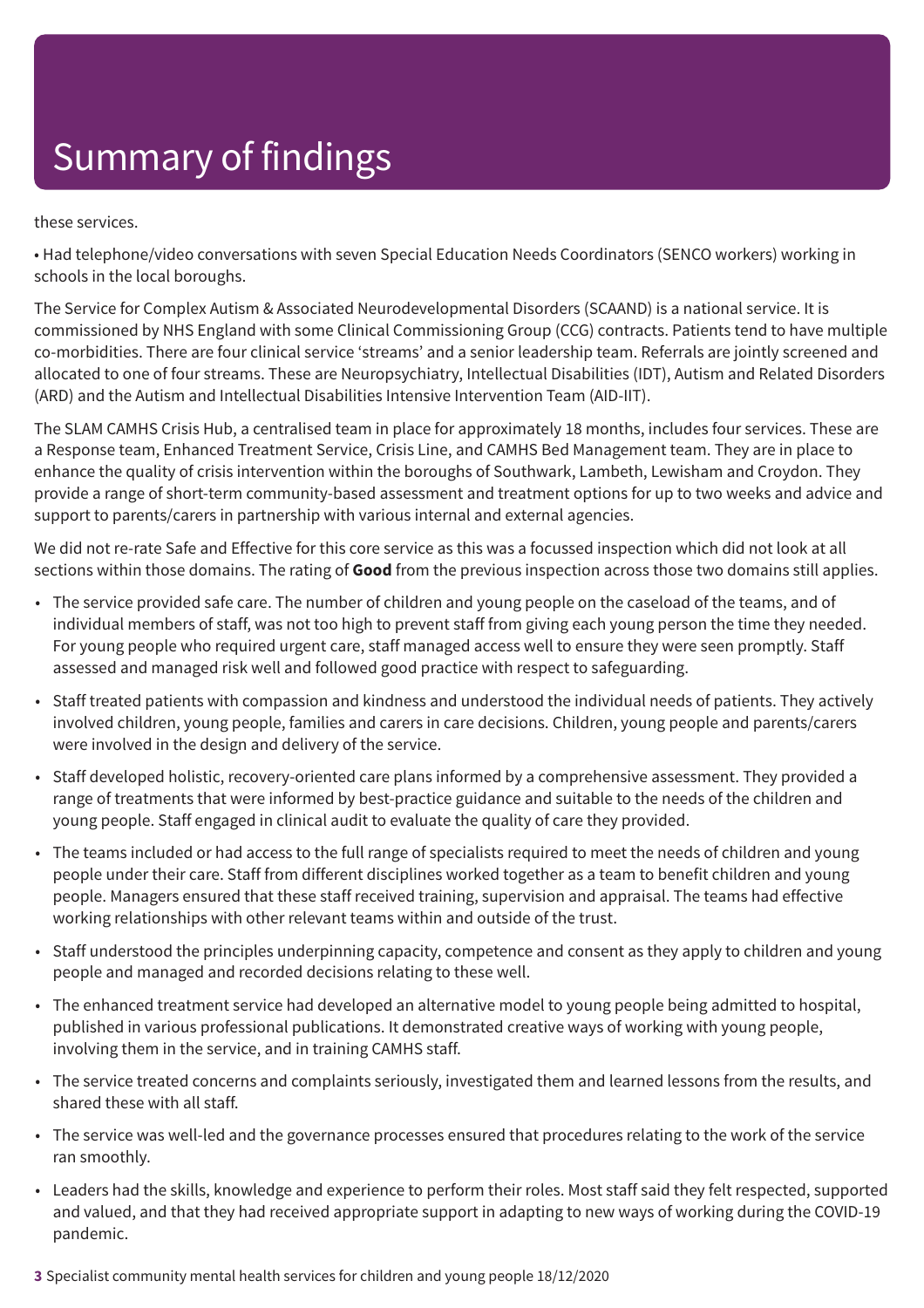However:

- Some children and young people had significant waits for assessment and treatment. There were long waits for treatment of trauma, obsessive compulsive disorder, attention deficit hyperactivity disorder and for autism assessments (which had been exacerbated by COVID-19 restrictions).
- Many parents/carers told us that they had not received communication or support whilst waiting for assessment or treatment. Staff were aware of this and had taken steps to contact people on the waiting list in recent months.
- Parents/carers told us that they were not always given enough support or signposted to support available to them outside of working hours.
- There was a lack of consistency in where staff recorded information about children and young people's care and treatment in care records. This could lead to delay in locating the most up-to-date information by a team member if needed promptly.
- Although young people said staff discussed care with them, we did not find evidence of the child or young person's views documented in the care records.
- Some teams were struggling with ongoing staff recruitment and retention issues and insufficient funding to meet the needs of children and young people living in their area. Croydon teams in particular had experienced recent disinvestment. Some staff spoke of their frustration in having limited resources to focus on prevention and early identification of mental health issues in children and young people.

### **Is the service safe?**

- Staff knew the children and young people on their caseload well and received training to keep them safe from avoidable harm. The number of patients on the caseload of the teams, and of individual members of staff, was not too high to prevent staff from giving children and young people the time they needed.
- Staff assessed and managed risks to patients and themselves. They responded promptly to sudden deterioration in a child or young person's health. When necessary, staff worked with young people and their families and carers to develop crisis plans and shared these with them.
- Staff understood how to protect children and young people from abuse and the service worked well with other agencies to do so. Staff had training on how to recognise and report abuse and they knew how to apply it. The provider had a named nurse and doctor for child safeguarding and the teams had a safeguarding lead.
- The teams had a good track record on safety. The service managed patient safety incidents well. Staff recognised incidents and reported them appropriately. Managers investigated incidents and shared lessons learned with the whole team and the wider service. When things went wrong, staff apologised and gave young people and families/ carers honest information and suitable support.

However:

- Some teams continued to struggle with a high number of staff vacancies and turnover which impacted on continuity of care for children and young people and their relatives/carers.
- Staff were not consistently updating the bespoke risk assessment documents, which meant there was a risk that staff might not be able to access the most up to date information swiftly when needed.

**Is the service effective?**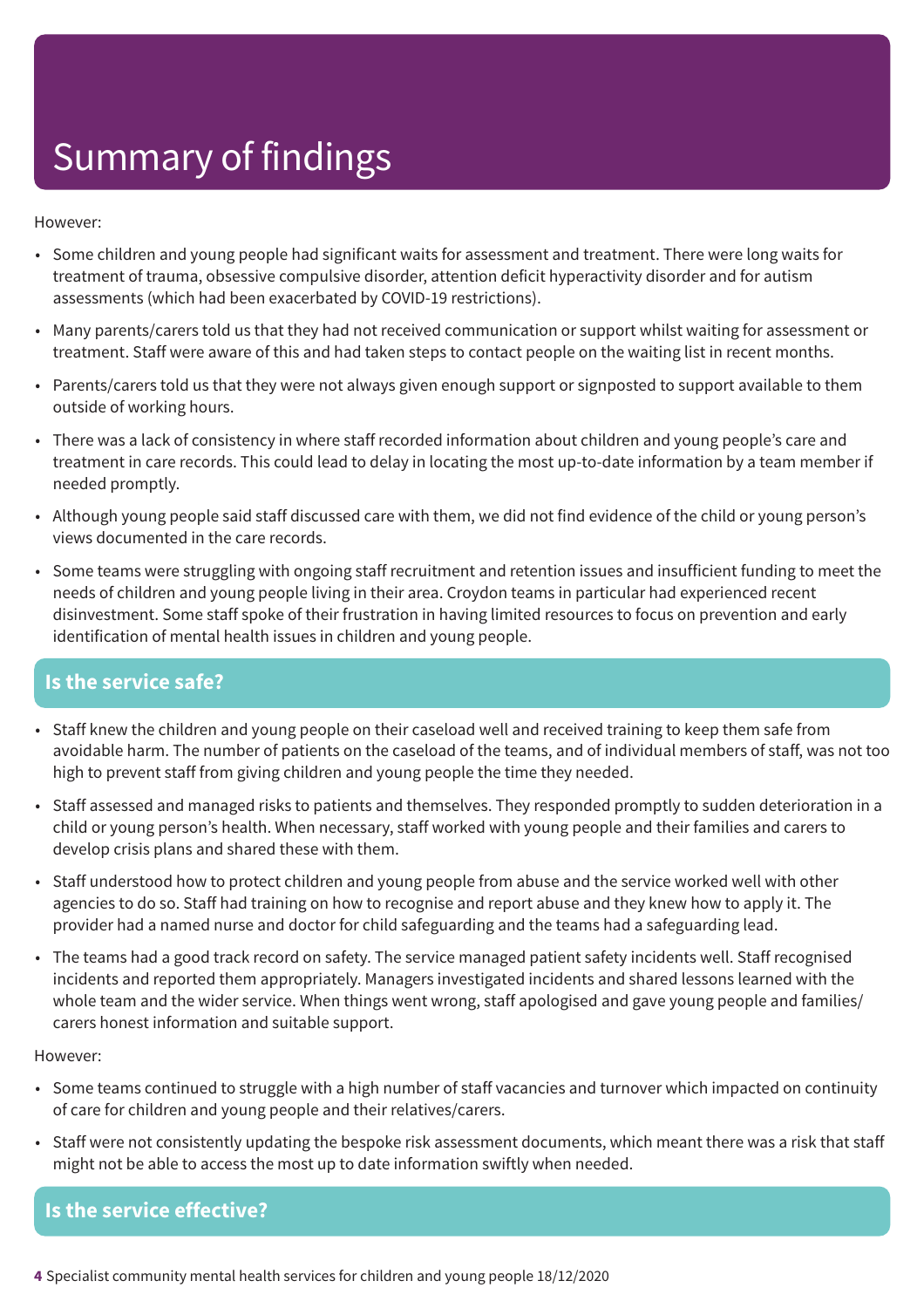- Staff assessed the mental health needs of children and young people. They worked with children, young people and families/carers to develop individual care plans and updated them when needed.
- Staff provided a range of treatment and care for children and young people based on national guidance and best practice. Where physical health issues were identified, staff ensured that children and young people had good access to physical healthcare.
- Staff used recognised rating scales to assess and record severity and outcomes. They also participated in clinical audit, benchmarking and quality improvement initiatives.
- The teams included or had access to the full range of specialists required to meet the needs of children and young people under their care. Managers made sure that staff had a range of skills needed to provide high quality care. They supported staff with appraisals, supervision and opportunities to update and further develop their skills. Managers provided an induction programme for new staff.
- Staff from different disciplines worked together as a team to benefit children and young people. The teams had effective working relationships with other relevant teams within the organisation and with relevant services outside the organisation.
- Staff supported young people to make decisions on their care for themselves proportionate to their competence. They understood how the Mental Capacity Act 2005 applied to young people aged 16 and 17 and the principles of Gillick competence as they applied to people under 16. Staff assessed and recorded consent and capacity or competence clearly for young people who might have impaired mental capacity or competence.
- The enhanced treatment service had developed an alternative model to young people being admitted to hospital. The model was published in various professional publications and demonstrated creative ways of working with young people, involving them in the service, and in training CAMHS staff.
- In one Lambeth team some staff had undertaken training in Eye Movement Desensitisation Reprogramming (EMDR), and compassion focussed training, in order to provide swifter support for children and young people waiting for treatment for trauma.

#### However:

- Staff did not record information about children and young people's care and treatment in a consistent place on the electronic record system. This could lead to delay in locating the most up-to-date information. This was identified in the last inspection, and although improvements had been made, more work was needed to ensure a consistent approach.
- Staff in the local community teams spoke of their frustration in having limited resources to focus on prevention and early identification of mental health issues in children and young people.

#### **Is the service caring?**



Our rating of caring stayed the same. We rated it as good because:

• Staff treated children and young people and their families/carers with compassion and kindness. They understood the individual needs of children and young people and supported them to understand and manage their care, treatment or condition.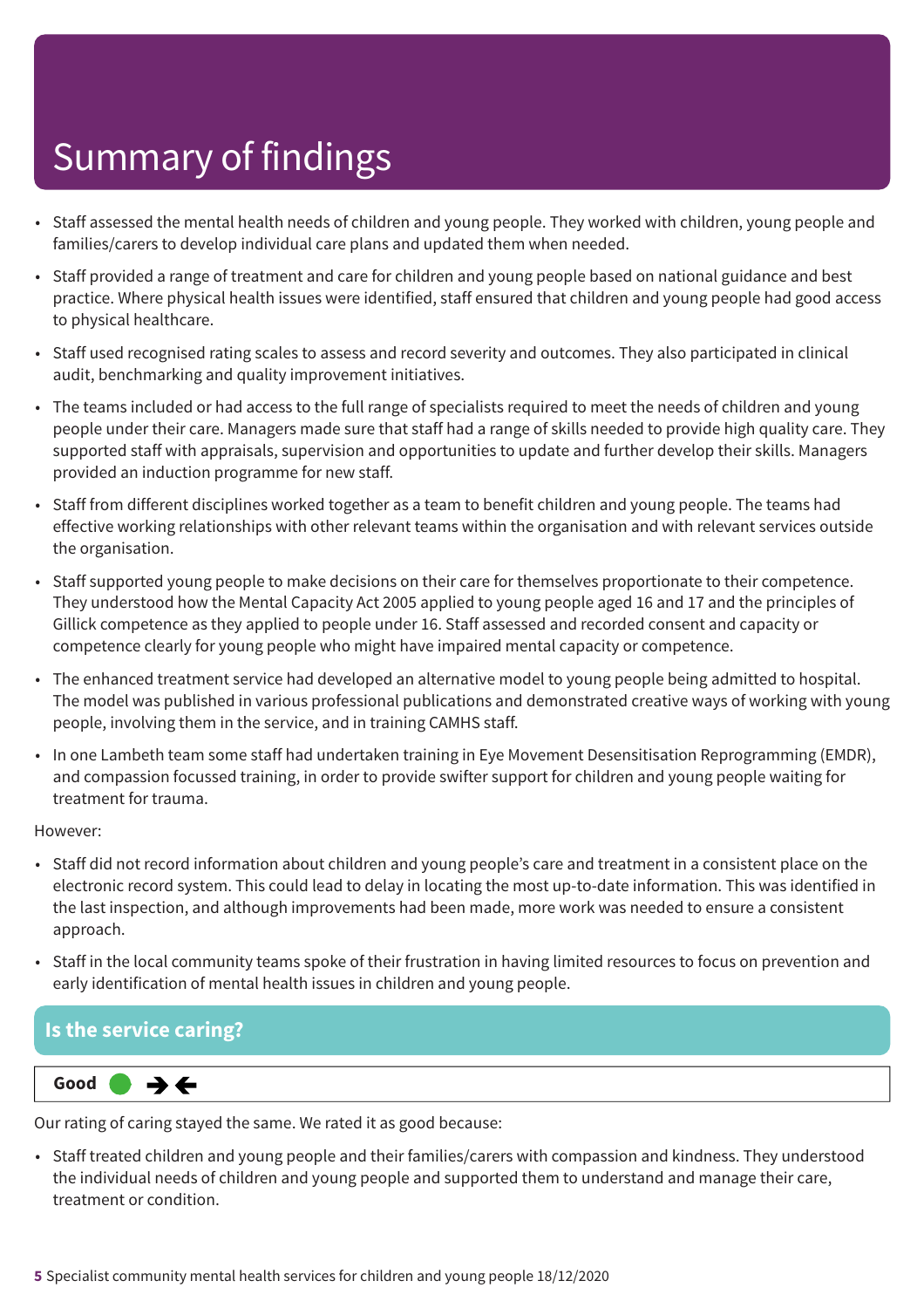- Young people told us that they were consulted about and involved in making decisions about their care and treatment.
- When appropriate, staff involved families and carers in assessment, treatment and care planning.
- Children, young people and parents/carers were involved in the design and delivery of the service.

However:

- Although feedback from young people was that they were involved in verbal discussion and decisions about care, we did not find consistent evidence that staff recorded their views in their care records.
- Parents/carers told us that there was not always sufficient communication and support provided for those waiting for assessment or treatment, or information about sources of support for parents/carers outside of working hours.

| <b>Is the service responsive?</b> |  |
|-----------------------------------|--|
| Requires improvement<br>N.        |  |

Our rating of responsive went down. We rated it as requires improvement because:

- Some children and young people not assessed as needing urgent care, had significant waits for assessment and treatment. There were long waits for treatment of trauma, obsessive compulsive disorder, attention deficit hyperactivity disorder and for autism assessments (which had been exacerbated by COVID-19 restrictions).
- Many parents/carers and education staff told us that they thought the thresholds for acceptance to services were sometimes too high, and that they had not received communication or support whilst waiting for assessment or treatment. Staff in each team were aware of this issue and had recently taken steps to contact those on the waiting list.
- Six parents/carers of children and young people did not feel there was sufficient support or signposting for parents, particularly outside of working hours.

However

- Staff assessed and treated children and young people who required urgent care promptly. Staff followed up children and young people who missed appointments.
- The service ensured that children and young people, who would benefit from care from another agency, made a smooth transition. This included working to achieve a smooth transition to adult mental health service.
- The service treated concerns and complaints seriously, investigated them and learned lessons from the results, and shared these with all staff.

### **Is the service well-led?**

Same–––rating **Good –––**  $\rightarrow$   $\leftarrow$ 

Our rating of well-led stayed the same. We rated it as good because:

• Leaders had the skills, knowledge and experience to perform their roles, had a good understanding of the services they managed, and were visible in the service and approachable for children, young people, parents/carers, and staff.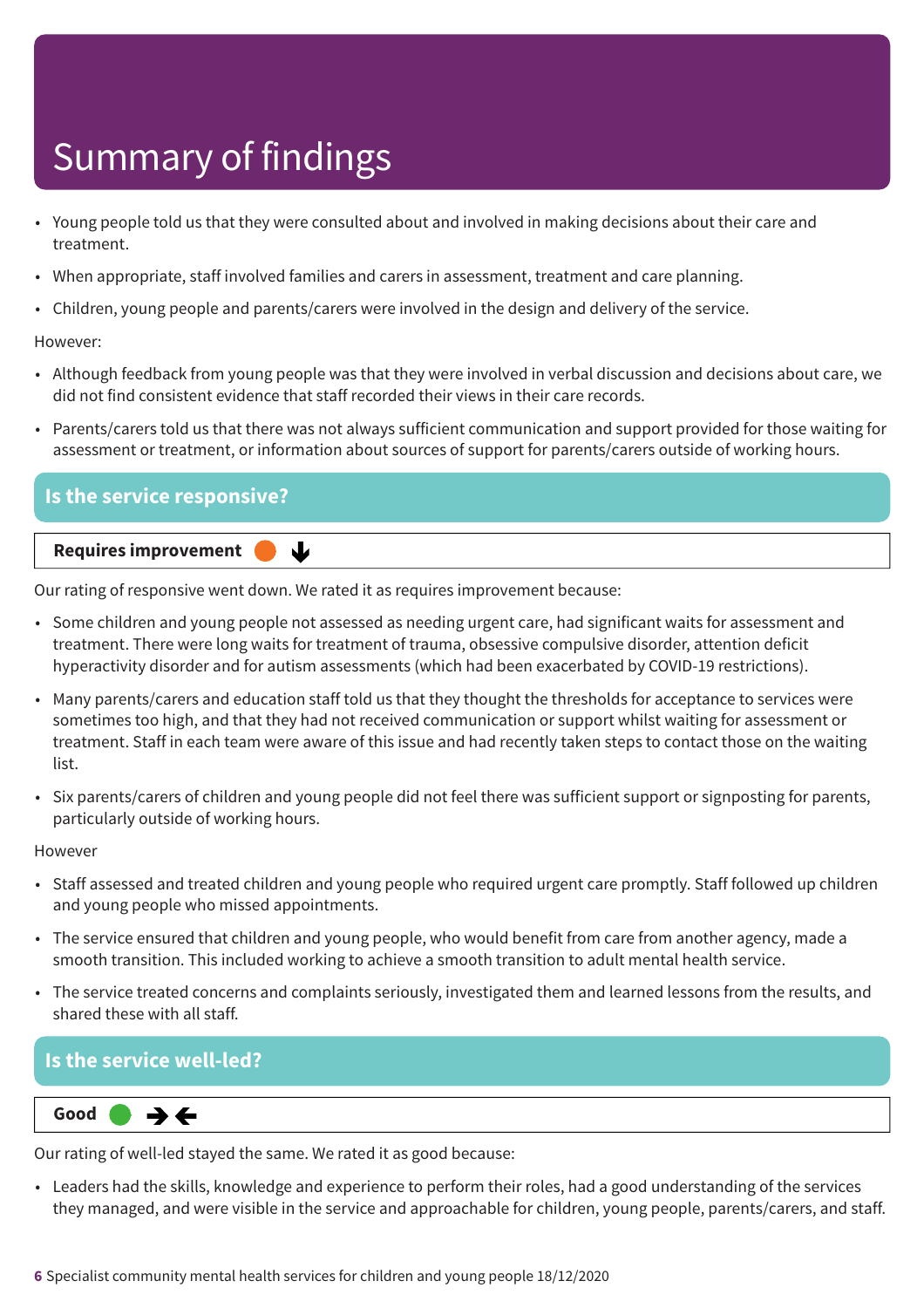- Staff knew and understood the provider's vision and values and how they were applied in the work of their team. Staff said that the leadership had encouraged consideration of the Black Lives Matter movement, including looking at ways to talk to children about racism.
- Most staff said they felt respected, supported and valued, and that they had received appropriate support in adapting to new ways of working during the COVID-19 pandemic. They felt able to raise concerns without fear of retribution.
- Our findings from the other key questions demonstrated that governance processes operated effectively at team level and that performance and risk were managed well.
- Teams had access to the information they needed to provide safe and effective care and used that information to good effect.
- Staff collected and analysed data about outcomes and performance and engaged actively in local and national quality improvement activities.
- Managers worked closely with other local healthcare services and organisations (schools, and voluntary sector) to ensure that there was an integrated local system that met the needs of children and young people living in the area. There were local protocols for joint working between agencies involved in the care of children and young people.

#### However:

• Some teams were struggling with ongoing staff recruitment and retention issues and insufficient funding to meet the needs of children and young people living in their area. Croydon teams in particular had experienced recent disinvestment.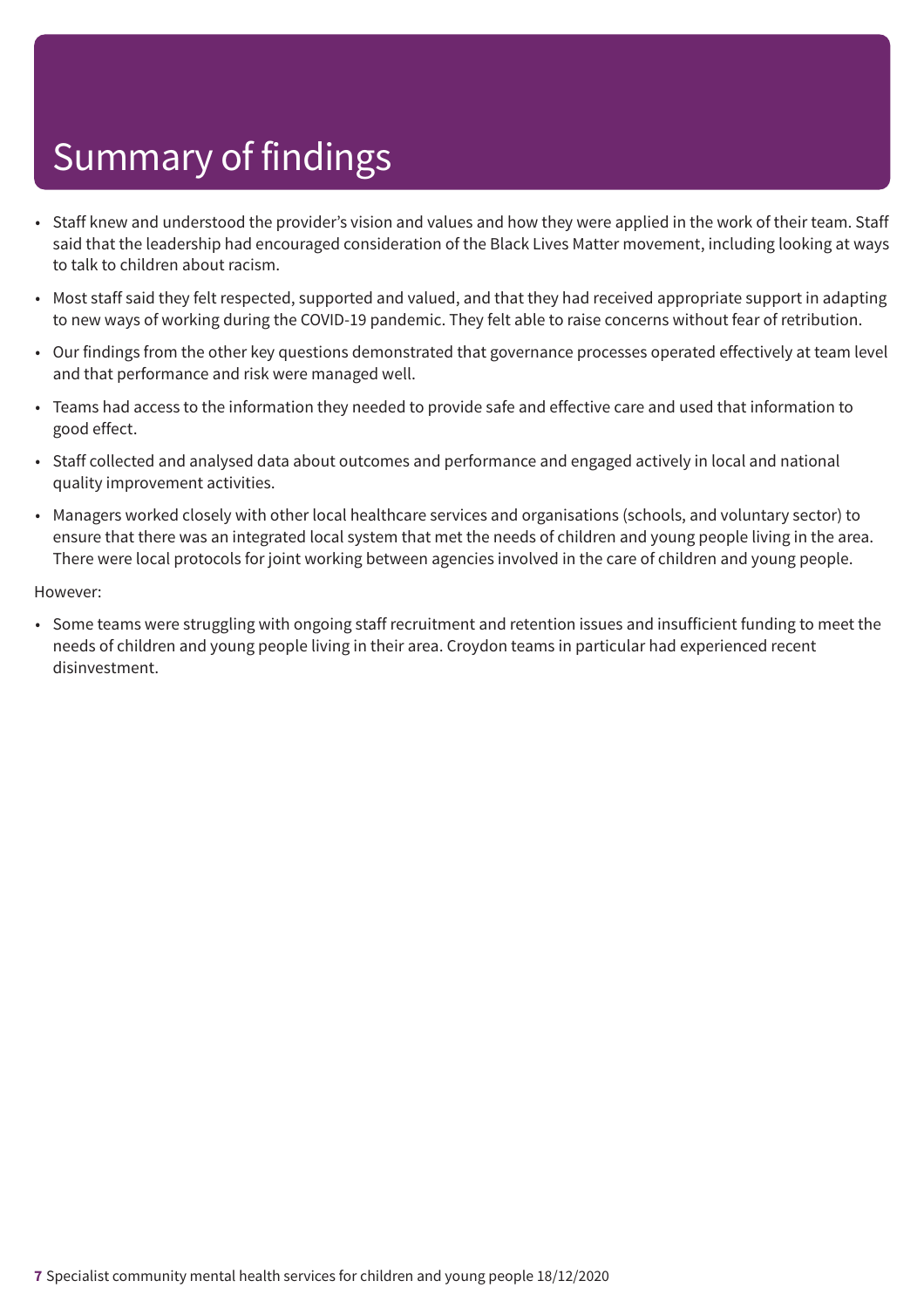### **Is the service safe?**

#### **Safe staffing**

The service had enough experienced staff, who had training to keep children and young people safe from avoidable harm. The number of patients on the caseload of the teams, and of individual members of staff, was not too high to prevent staff from giving patients the time they needed. Maintaining safe staffing levels and filling vacancies continued to be a challenge in the local borough teams. However ongoing recruitment was taking place. Where possible young people who used the service took part in the recruitment process.

Some parents reported a high turnover of staff including psychiatrists (if on rotation) which could result in a lack of continuity of care. As at 30 September 2020 the vacancy rate for the local borough CAMHS services we looked at was 17% and the turnover rate was 13.6%. The highest turnover rate at this time was 47% in Lambeth CLAMHS (looked after children).

Where there were vacancies in particular teams, there had been recent recruitment, with many of the positions appointed to. Some teams said that recruitment and retention of staff was a particular challenge. Newly recruited staff completed the corporate and local inductions.

Mandatory training rates in August 2020 were 90% for Croydon, 88% for Lewisham, 87% for Lambeth and Southwark. They were 90% for national and specialist CAMHS services, and 95% for central crisis services (all above the trust target of 85%). Staff told us that some face to face training sessions had been delayed due to the COVID-19 pandemic (for example in first aid and disengagement techniques), but there were plans in place for these to be completed.

The sickness rates for the local borough CAMHS services we looked at was recorded at 1.3% on 30 September 2020 and low sickness rates were evident across the teams.

Staff told us that medical staff across the services were accessible and responsive. There was a named consultant on duty every day. Young people and relatives/carers who used the service said they could contact staff including doctors easily.

Caseloads were managed and reassessed regularly, and staff we spoke with said that their caseloads were manageable at the time of the inspection.

#### **Assessing and managing risk to patients and staff**

#### Assessment of patient risk

Staff assessed and managed risks to children and young people and themselves. They responded promptly to sudden deterioration in a child or young person's health. When necessary, staff worked with children and young people and their families/carers to develop crisis plans.

Risk assessments were comprehensive and had detailed risk formulations and safety plans. Staff ensured that risks around a young person's or child's family life and home environment were part of the risk assessments. Practitioners updated risks in a letter addressed to the GP and/or in the progress notes. We saw evidence where appropriate that risk assessments were updated after there had been a specific risk incident. Young people who were at risk were presented with a safety plan, which detailed strategies and details of who to contact in a crisis. Any identified risks were highlighted on the child or young person's care record. Young people that we spoke with told us that they were given a safety plan including a crisis contact number.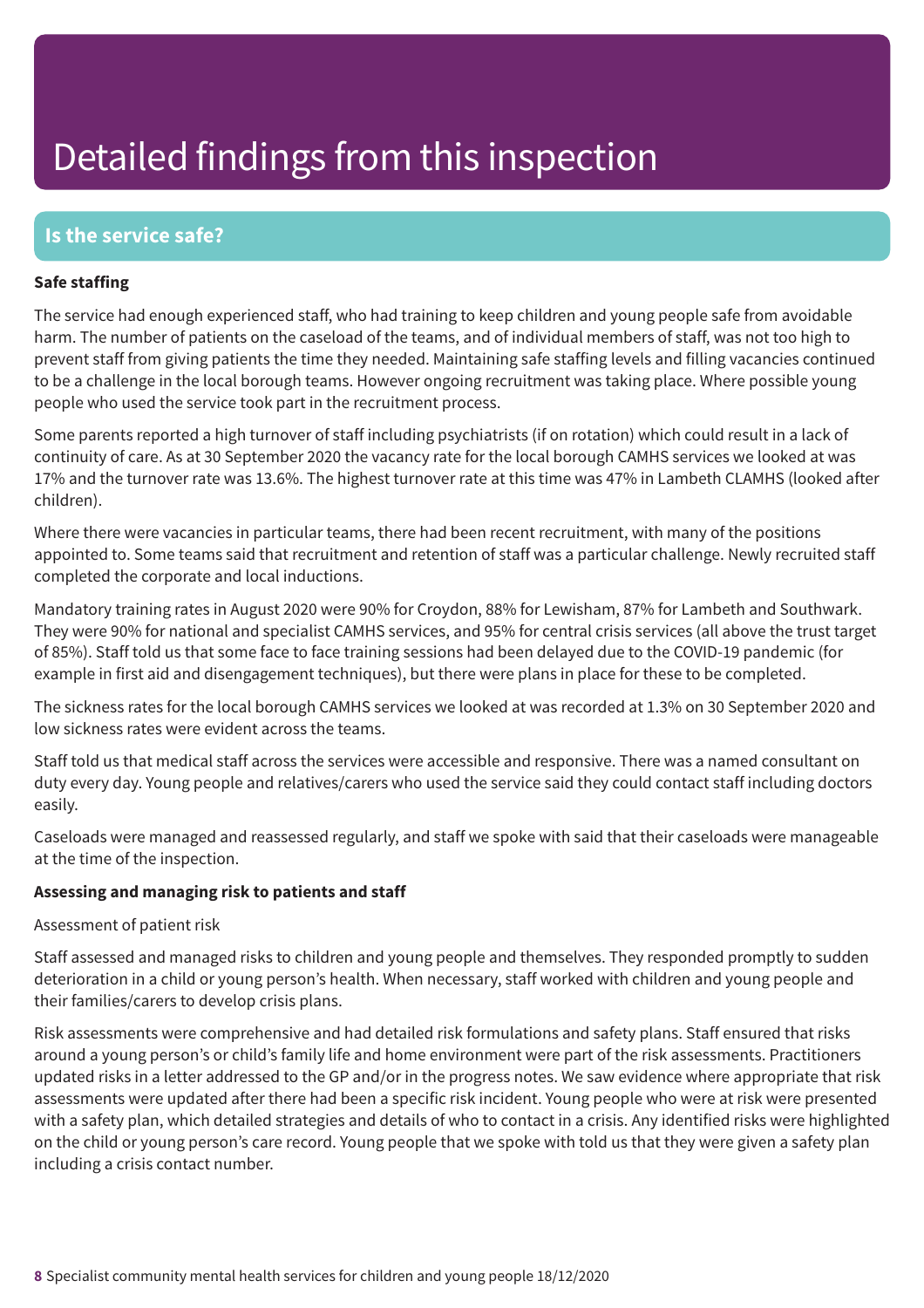Most parents/carers were clear about who to contact in the event of a crisis. However, some parents/carers reported significant deterioration in their child's mental health during the initial wait for an assessment/treatment. Staff were particularly aware about long waits for assessment/treatment and each teamhad introduced improved monitoring of children/young people on waiting lists in recent monthsto detect and respond to increases in the level of risk.

#### Management of patient risk

Following the initial assessment, staff sent a summary letter to the GP, copied to the young person and their relatives/ carers where appropriate. Most of the records we looked at had a COVID-19 response letter. This gave information to parents/carers, young people and children as to what to do during a crisis and that appointments were to be held virtually where possible.

Staff discussed risk assessments at multi-disciplinary team meetings and during managerial and clinical supervision. This supported them to respond appropriately to changing risks to young people. Managers were able to access reports giving them an oversight of the completion of risk assessments and risk management plans. There was an expectation that risk assessment should be updated at least every six months, and this was happening as appropriate.

CAMHS teams had a duty system to manage referrals and waiting lists on a daily basis. Staff discussed waiting lists and high-risk cases at weekly team meetings. They recorded referral discussions, including clear actions, and rated each case for urgency. Allocation of referrals was based on clinical need and urgent referrals could be seen immediately.

The local CAMHS teams worked closely with the child and adolescent paediatric liaison service to follow up children and young people who were at risk. Follow up would happen within seven days and would consist of a visit in some cases or a telephone call and follow up arrangements based on the risk. All the teams aimed to visit young people discharged from an inpatient service within seven days.

There was a clear protocol when young people did not attend their appointments. Staff could clearly describe the actions to be taken which included always following up with contact from the team.

Staff followed good personal safety protocols. There were clear lone working protocols and staff described how they kept themselves safe. Staff worked in pairs where risks were identified and were mindful of their colleagues' whereabouts.

#### **Safeguarding**

Staff understood how to protect patients from abuse and the service worked well with other agencies to do so. Staff had training on how to recognise and report abuse and they knew how to apply it. The trust had a named nurse and doctor for child safeguarding and the teams had a safeguarding lead.

Staff had received training in safeguarding adults and children. Staff knew how to raise a safeguarding alert and had a good understanding of the safeguarding protocols and procedures.

There were good links with the local authorities, and evidence of multi-agency working and information sharing to ensure that young people were protected from abuse and avoidable harm.

Safeguarding concerns were clearly followed up within the recordswe examined and appropriate multi-disciplinary meetings were documented outlining any concerns. Records for children and young people who were looked after, included reference to current or past child protection plans in place. Staff detailed any associated risks in their risk assessments.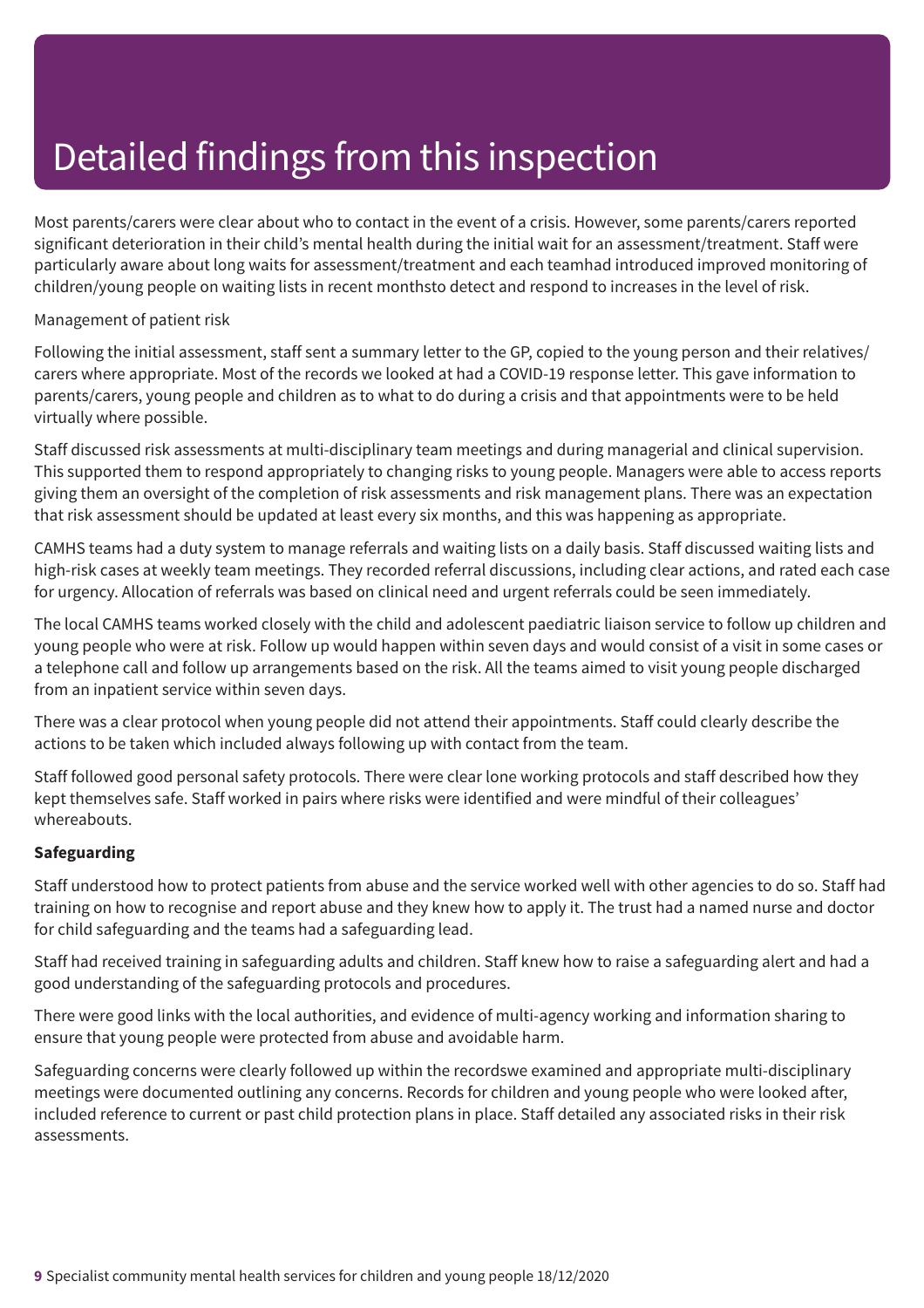Staff in one local borough team described a significant rise in safeguarding concerns during the COVID-19 pandemic. Staff across the teams were aware that safeguarding issues were harder to pick up when working remotely, and that there were also issues of confidentiality if children or young people did not have a private space for sessions. They made efforts to check on who else was in the room when talking to young people, and discussed any concerns they might have with the wider staff team.

#### **Staff access to essential information**

Staff kept detailed records of children and young people's care and treatment. Records were written clearly and up-todate. However, staff did not always update risk assessments in the bespoke risk assessment record in the electronic patient record system. As noted at the previous inspection in 2015, this meant there was a risk that staff might not be able to access the most up to date information swiftly when needed.

#### **Track record on safety**

The teams had a good track record on safety. The service managed patient safety incidents well. Staff recognised incidents and reported them appropriately. Managers investigated incidents and shared lessons learned with the whole team and the wider service. When things went wrong, staff apologised and gave patients honest information and suitable support.

There were six serious incidents reported in the year between October 2019 and September 2020 concerning CAMHS community services. Staff were able to describe the process following a serious incident including the opportunity for de-briefing and how changes had been made to their work practices based on the lessons learnt.

#### **Reporting incidents and learning from when things go wrong**

Incident recording and reporting was effective and embedded across all services. All staff were aware of how to report incidents using the electronic reporting system. All incidents were reviewed by the teams and staff were able to describe feedback they had received following incidents and changes which had been made.

Staff described learning from a near-miss incident when a referral had been missed, which resulted in improvements made to the duty system. In one team, learning from a serious incident had resulted in a much clearer chronology being maintained for each child/young person, when they had contacts with multiple services. Staff described lots of learning about how to work with young people who came under the youth offending service, in terms of managing the risks they faced from gang activity.

Incidents were discussed in a range of forums including clinical governance days, senior management team and local team meetings. Staff received information about adverse events within the trust by way of blue light and purple light bulletins.

### **Is the service effective?**

#### **Assessment of needs and planning of care**

Staff assessed the mental health needs of children and young people. They worked with children, young people and families/carers to develop individual care plans and updated them when needed. Care plans reflected the assessed needs and recovery-oriented.

We looked at 34 records across the SCAAND services, crisis services and the CAMHS teams across the four boroughs. Most of the care records showed that a comprehensive and timely assessment was completed for each person after the initial assessment. Appropriate seven day follow up was given to young people and children under the crisis teams.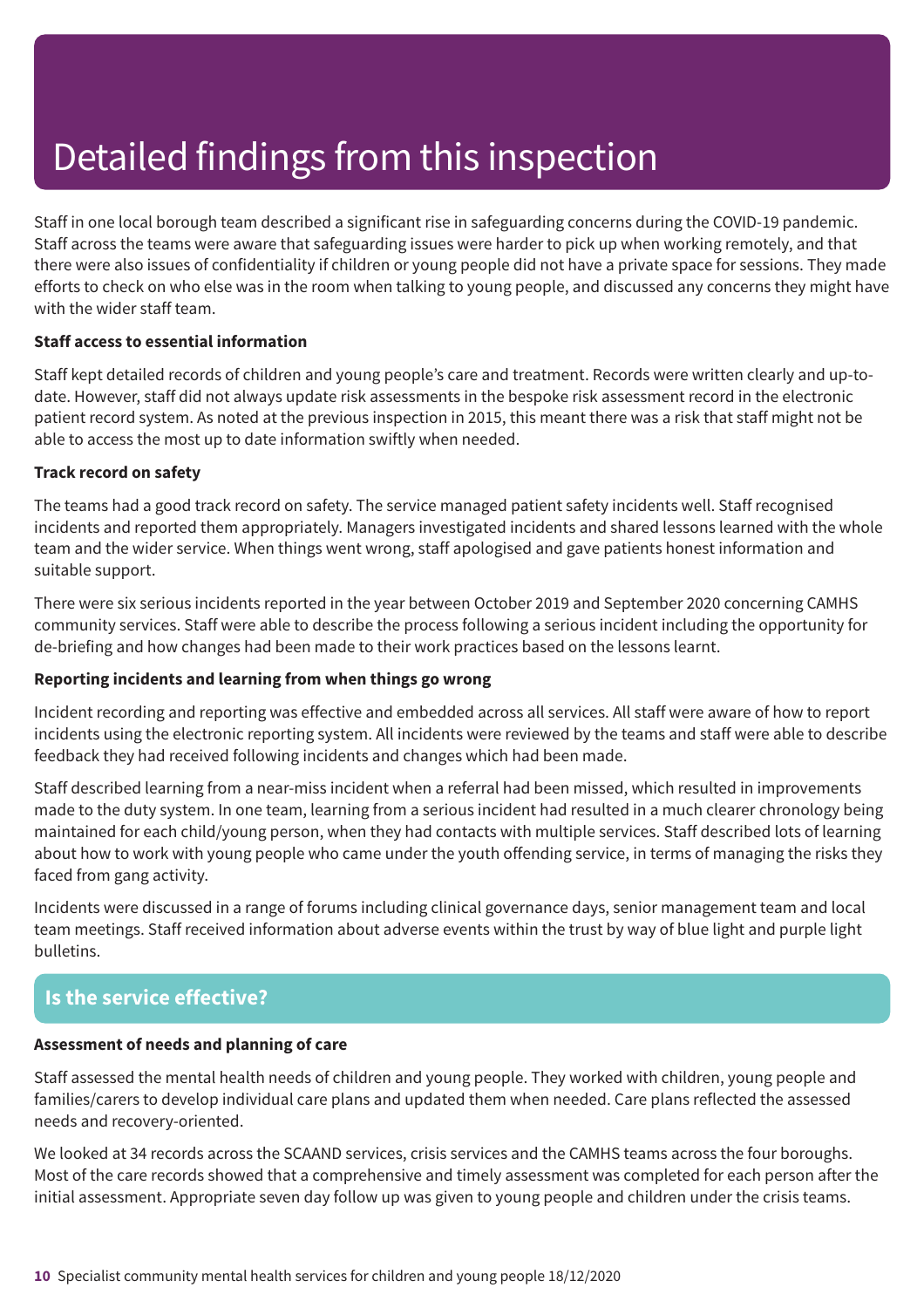Assessments were holistic and personalised. All the records showed a detailed CAMHS assessment, with background, mental health concerns, family dynamics, risk factors and the next plan of action. Children or young people who were subject to a looked after child plan had a joint CAMHS assessment with the local authority. Children of school age had input from their school. For example, one assessment included a written report provided by the child's school. All identified needs were acted upon, for example one young person required their school to complete an Education Health and Care (EHC) assessment and this was followed up. Any identified assessments were acted upon, such as ensuring that an ASD (Autistic Spectrum Disorder) and ADHD (Attention Deficit Hyperactivity Disorder) assessment was completed for a young person or child with suspected ASD and ADHD. One letter detailed how a parent had finally received a diagnosis for their child after a long period of time.

Staff discussed general or specific physical health needs with young people and recorded any needs in their notes**.** We saw that some records documented weight, height and blood test results. Where physical health problems were identified, staff made sure that patients had a full physical health assessment and knew about any physical health problems. For example, children and young people under the SCAAND service has a full physical health assessment completed.

Care plans were recovery-orientated and outlined individual goals, although we could not see evidence of the patient's voice documented in the care plans. However, young people and parents told us that they were involved in agreeing the plan of care and treatment.

At the previous inspection in 2015, we found that there was not a consistent approach to where staff documented information on patient care and treatment, including risk assessments, care plans and consent. During the current inspection, we found there was still variation in where care plans and risk assessments were documented. Although current information was present, it meant it could take staff some time to locate the most up-to-date care and treatment plan if the key worker was not present to direct them to it. Some practitioners chose to outline the plan of care and review risk assessments in a letter to the GP, copying in the young person and/or their parents. Other practitioners chose to use the care plan and risk assessment tabs and others chose to update the care plan or risk assessment using the progress notes tab. Staff regularly reviewed and updated care plans when patients' needs changed or at least monthly.

Records showed that contact was made withparents whilst the child or young person was on the waiting list. A letter was sent out to parents explaining that they had been placed on a waiting list and how long the wait would be. It also detailed who to contact if their child's mental health deteriorated, such as details of the duty line or the SLAM crisis line. However, several parents/carers who we spoke with said that they had not received this information. Staff told us that they had been working to improve contact with people on the waiting lists, and had made improvements over the COVID-19 pandemic period.

All records we examined showed that staff worked in partnership with schools/colleges, children's services, primary care primary services and other relevant services to ensure people using the service with particular needs (such as autistic spectrum disorders / sensory impairments) receive coordinated care and intervention. For example, we saw that appropriate liaison was made with the young offender's service for one young person.

#### **Best practice in treatment and care**

Staff provided a range of treatment and care for children and young people based on national guidance and best practice.

Staff used recognised rating scales to assess and record severity and outcomes. They also participated in clinical audit, benchmarking and quality improvement initiatives. Staff used the Revised Child Anxiety and Depression Scale. (RCADS) and the Children's Global Assessment Scale (CGAS) to record outcomes measures in the records. We saw outcome measures specifically mentioned in correspondence in three records to show how the young person's mental health had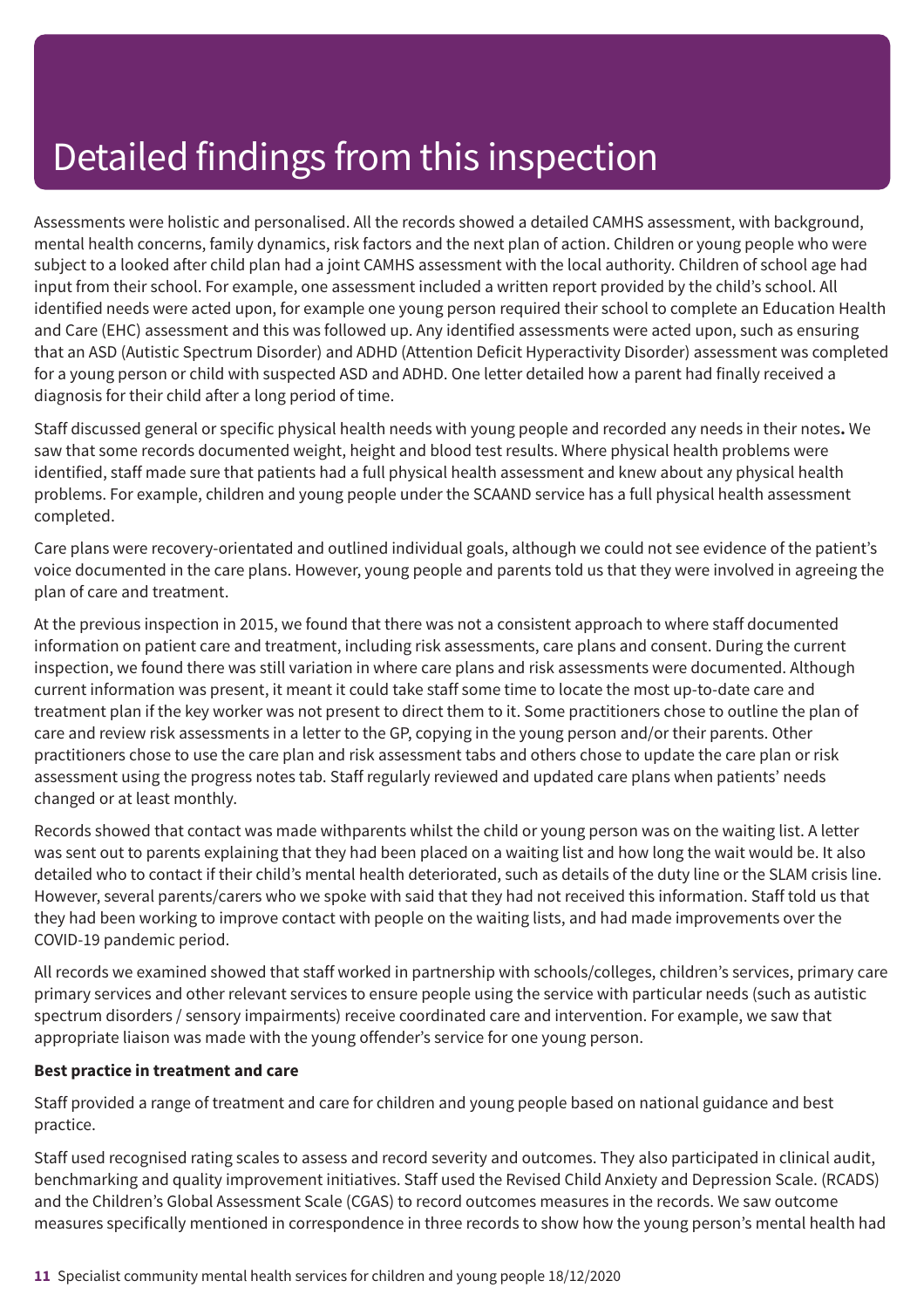improved. For example, the practitioner had recorded the RCAD score at the beginning of the intervention and at the end of the intervention to show how the young person's mood had improved since accessing the service. We did see that some practitioners were completing initial outcome measures, but these were not repeated before a child or young person was discharged from the service.

Staff ensured that outcome measures were completed in conjunction with external agencies and schools where appropriate. The progress notes and correspondence tabs showed lots of commentary and reports and outcome measures in conjunction with the child's school or with the child's designated social worker or if they were under another service, such as paediatrics. Southwark staff were also funded to provide specialist support for under five-year olds. They provided joint training with social care and education.

Medication reviews were taking place and documented in correspondence and in the progress notes. Records showed that a letter was sent to the GP and the young person or parent was copied in after each medical review to update them on any changes to medication. Young people also had access to a range of psychological therapies and groups as part of their treatment.

In the centralised crisis service, the enhanced treatment service had developed alternatives to young people being admitted to hospital. In 2020 they were shortlisted for the third time for a British Medical Journal award for this innovative work. The model the team used was published in various professional publications including in the Lancet journal in 2018, comparing the effectiveness of an intensive community care service, to inpatient treatment as usual for adolescents with severe psychiatric disorders. The team demonstrated creative ways of working with young people, involving them in the service, and in training CAMHS staff.

Staff across the teams were working hard to address long waiting times for treatment. In one Lambeth team some staff had undertaken training in Eye Movement Desensitisation Reprogramming (EMDR), and compassion focussed training, in order to provide swifter support for children and young people waiting for treatment for trauma. They were also looking at ways to adapt attention deficit hyperactivity disorder (ADHD) assessments using personal protective equipment. The Lambeth team also told us about quality improvement projects to look at ways of better virtual working and providing better resources to local schools including teaching in sleep issues, attention deficit hyperactivity disorders, and cognitive behavioural therapy.

The crisis teams, having been commissioned differently, joined into a centralised team in 2018. Staff told us that they were working on a quality improvement project to improve the model of crisis care, with input from teams across the country, and feedback from all stakeholders. Two particular areas being focussed on were the assessment processes in accident and emergency departments and providing a daytime telephone service for urgent response.

Most staff and special educational needs coordinators (SENCO workers) spoke of their frustration that there were not more resources for prevention and early identification of mental health issues in children and young people. Staff told us that, although the current focus of most services was on risk management, they had plans to increase their offer of psychoeducation, parenting support, and support provided whilst people waited for assessments/treatment.

#### **Skilled staff to deliver care**

Staff from different disciplines worked together as a team to benefit children and young people. The teams had effective working relationships with other relevant teams within the organisation and with relevant services outside the organisation.

The teams included or had access to the full range of specialists required to meet the needs of children and young people under their care. Managers made sure that staff had a range of skills needed to provide high quality care. They supported staff with appraisals, supervision and opportunities to update and further develop their skills. Managers provided an induction programme for new staff.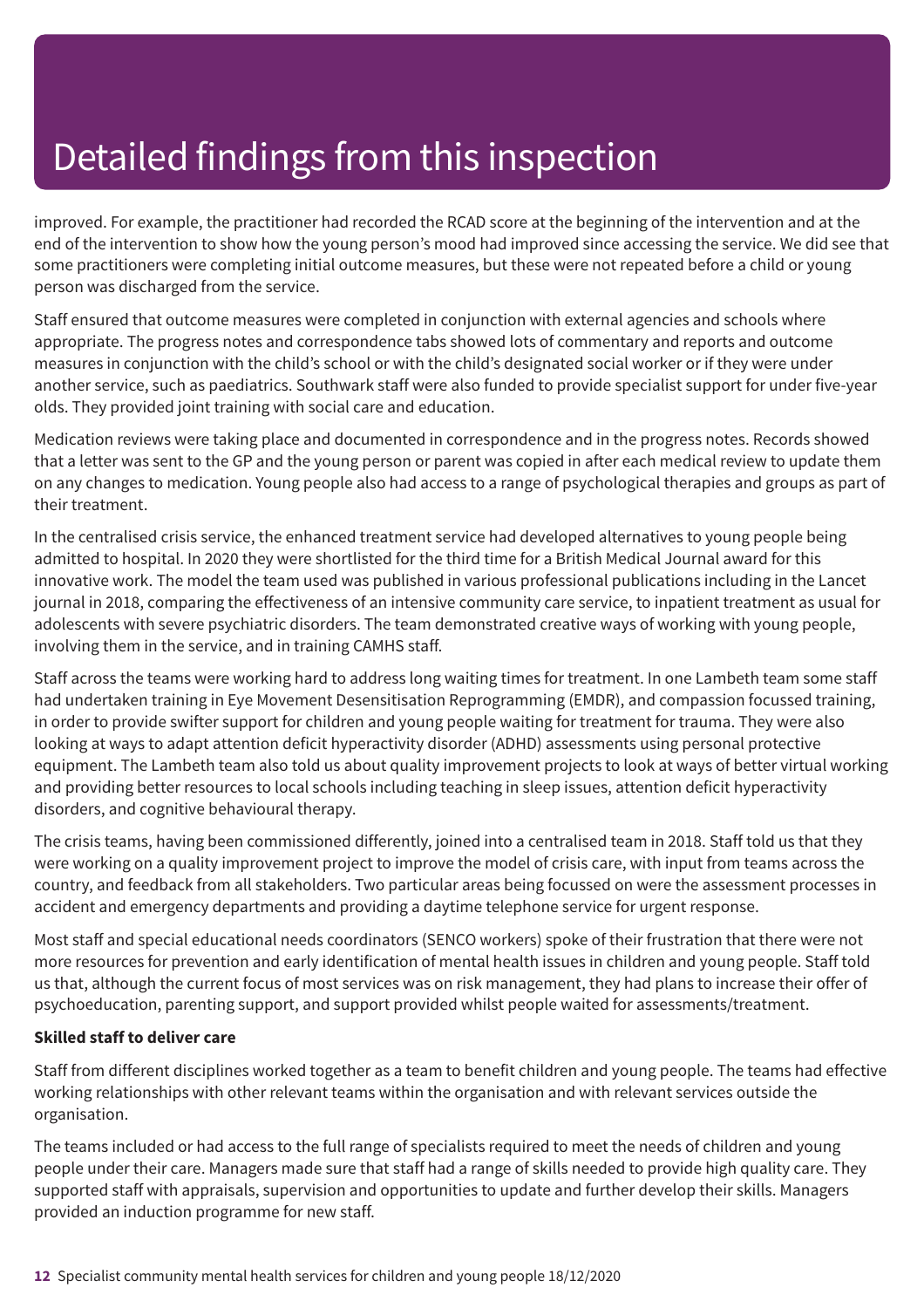Teams included a range of relevant mental health disciplines including psychiatrists, nurses, social workers, occupational therapists, psychologists and a range of therapists. There were specialist roles within the teams such as safeguarding leads. Staff told us they received a range of opportunities for supervision and support including regular team meetings, individual and group clinical supervision, managerial supervision, and team away days.

Due to the COVID-19 pandemic, some staff were struggling with new ways of working, with little or no face to face contact with colleagues. Depending on individual personal situations, some staff had to deal with complex, and sometimes distressing contacts from home, without differentiation from their personal spaces. This had resulted in some staff feeling deskilled, in terms of having to work in very new ways. However, they spoke positively about the support their line managers and team members had provided during the pandemic, including resilience training, and regular reflective practice sessions. They told us that they had opportunities for specialist training in relevant areas. They spoke highly of the dedicated staff working in their teams, and work with other sectors including social care, GPs and schools.

#### **Multidisciplinary and interagency team work**

We saw good evidence in the SCAAND records that multi-disciplinary discussions took place. This was less evident in the other records we examined. However, discussion with staff indicated that effective multidisciplinary work was taking place. Where necessary staff shared information about young people including safeguarding concerns and physical health issues.

Staff told us of a range of meetings they attended to discuss and share information with their teams including daily breakfast meetings, weekly bed management meetings (crisis services), and monthly team meetings, as well as referrals meetings and reflective practice sessions.

There was a trust policy for young people in transition to adult mental health services. Staff worked jointly with colleagues from adult mental health services during the transition to adult services. The CAMHS teams had good links with other relevant services to ensure the needs of young people were met including appropriate communication with youth offending services and schools. They noted that an unexpected result of the COVID-19 pandemic was increased multiagency working, as it was easier for different professionals to attend virtual meetings than it had been to attend in person.

Staff were able to provide a range of different therapies to children and young people on their caseloads, including family therapy, interpersonal therapy for adolescents, eye movement desensitisation reprogramming and cognitive analytical therapy. Staff in the Southwark team supporting looked after children told us that they provided weekly foster parent support, parent child therapy, and early interventions to build up strong attachments. They also provided help with transition to kinship carers or guardians. They had further plans for group work, including photography workshops, mindfulness groups and non-violent resistance.

#### **Good practice in applying the Mental Capacity Act**

Staff supported patients to make decisions on their care for themselves proportionate to their competence. They understood how the Mental Capacity Act 2005 applied to young people aged 16 and 17 and the principles of Gillick competence as they applied to people under 16. Staff assessed and recorded consent and capacity or competence clearly for patients who might have impaired mental capacity or competence.

However, where a young person was over 16 and assumed competent to make decisions about their own care and the involvement of parents/carers, we saw that letters were usually still addressed to the parent/guardian, instead of directly to the young person/child.

The Mental Capacity Act (MCA) does not apply to young people aged 16 and under. For children under the age of 16, staff applied the Gillick competency test. This recognised that some children may have a sufficient level of maturity to make some decisions themselves.

**13** Specialist community mental health services for children and young people 18/12/2020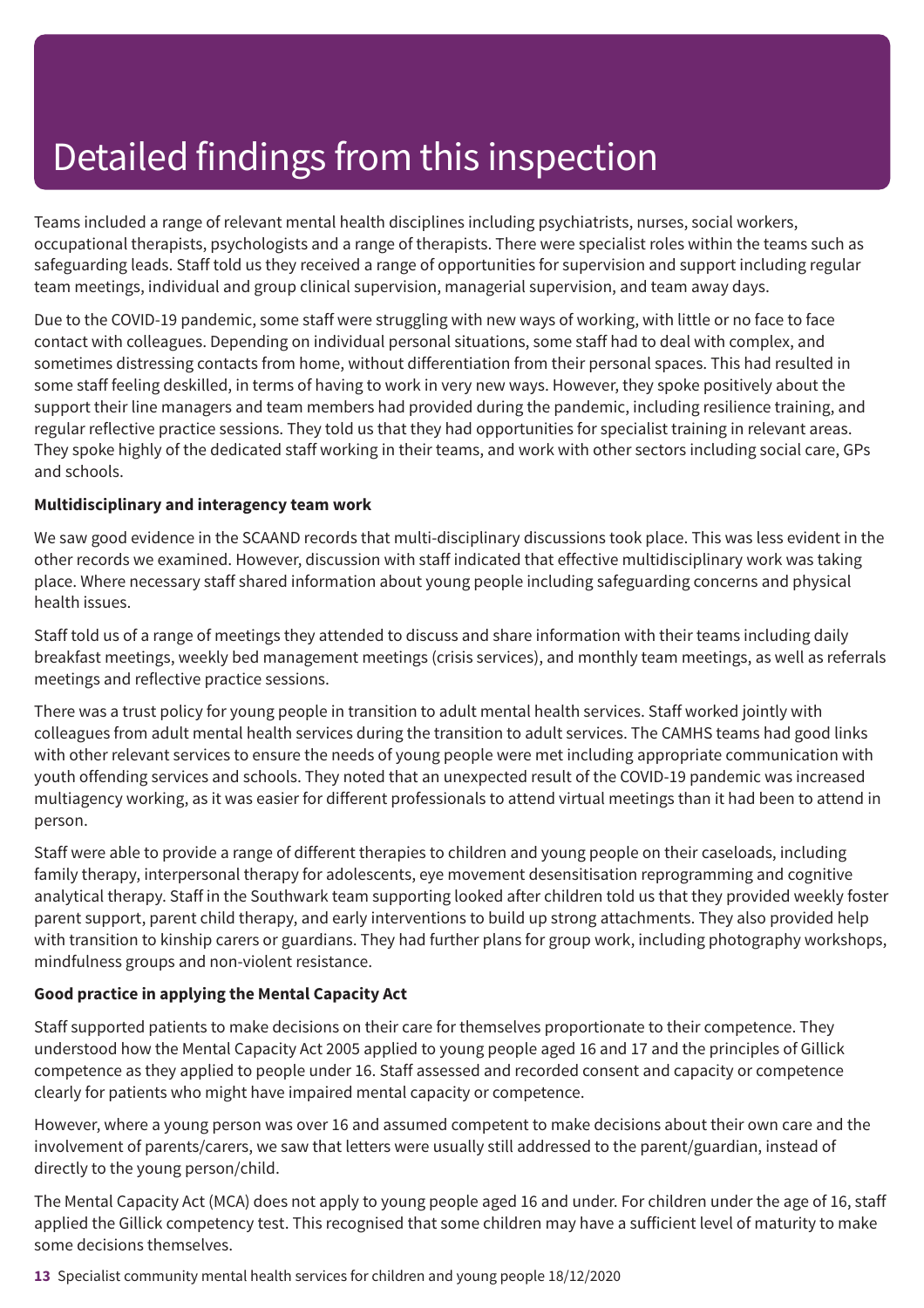Staff told us that they had completed MCA training as part of their mandatory training. We saw some discussion of mental capacity as part of a multi-disciplinary assessment in at least two of the records.

### **Is the service caring?**

#### **Kindness, privacy, dignity, respect, compassion and support**

Staff treated patients with compassion and kindness. They understood the individual needs of children and young people and supported them to understand and manage their care, treatment or condition. Staff spoke with respect and consideration about the children and young people they worked with and were mindful of confidentiality. Staff demonstrated sensitivity in forming positive relationships with young people and their families.

Young people and their families said they had been given emotional support to cope with their care and treatment. Most young people and parents/carers described staff as welcoming, respectful, supportive, and flexible in their approach. There main concerns they raised related to waiting times, and a small number of examples of poor communication about what to expect in terms of treatment.

Young people and parents told us that the staff really cared, listened to them, and wanted to help. They said staff had provided invaluable support and/or therapy when they were struggling. Young people told us that staff were nonjudgemental, talked to them on an equal level, and had helped them to look after their health and wellbeing. Several mentioned being quite frightened of the process when initially seen, but then finding it easier after a few sessions. Some young people told us that there should be more support provided after therapy, as when this was complete, they had felt left on their own.

Parents described staff as generous with their time and interacting very well with their children. One parent said that the psychologist had adapted their style to match that of their child, walking around and engaging rather than sitting opposite one another. One parent/carer told us that the services had saved their child's life. All said that staff gave them helpful information about local support groups, resources and educational videos about relevant conditions such as sleep, and attachment disorders, which they found empowering. Parents found support in addressing challenging behaviours from their children invaluable. A small number were pleasantly surprised at how quickly their child was seen, having expected long waits.

However, parents spoke about significant delays and anxiety in accessing services for their children. They talked of hoops to jump through before meeting the criteria for the services,and having to fight for support. Some told us that their child's mental health had deteriorated whilst they were waiting to be seen, and they had ended up using crisis services. Several parents who had been on the waiting list for some time complained about a lack of contact whilst they were waiting for treatment or assessment for their child and no clear expectations about how long the wait was likely to be. The recent work done by staff to improve this for people new to the waiting list had not reached this group of parents.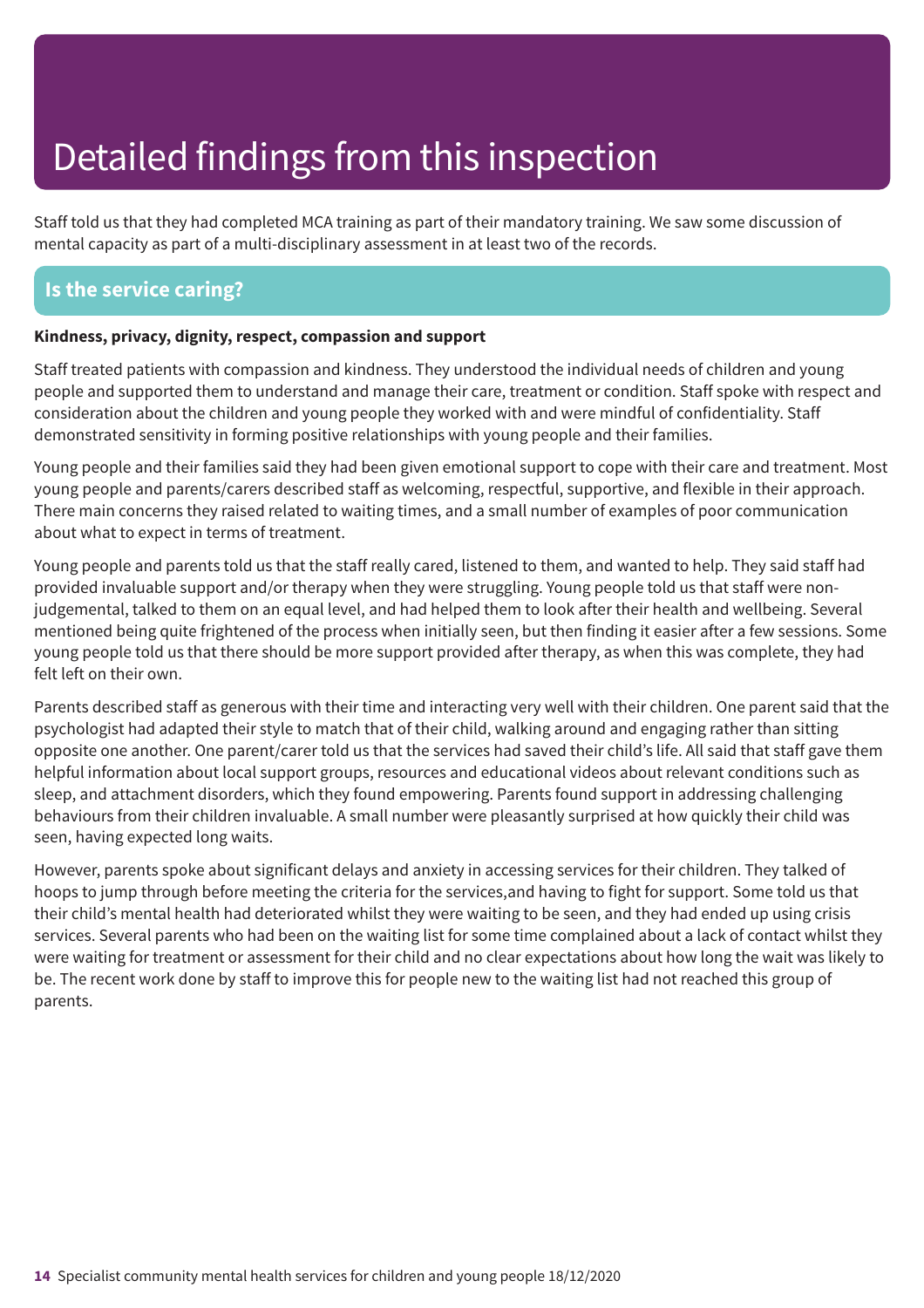### **Some parents mentioned a lack of continuity for their child due to a high turnover of staff (there was a high turnover in 4 teams of 14 inspected in total). Some parents did not feel they were sufficiently involved in making decisions. Some foster parents said that they understood the need for confidentiality for their child, but that this could make it difficult for them to provide the best support.**

Most young people and parents said that services had flexible times, so that they did not need to miss school. They said that staff had been incredibly flexible in enabling remote working since the COVID-19 pandemic, and this worked particularly well for some children and young people. One parent mentioned that their child had been given the option of communicating by typing during an appointment, and found this particularly helpful. However, some young people found it difficult to have video or phone appointments, particularly when working with trauma.

#### **Involvement in care**

#### Involvement of patients

Staff involved patients in care planning and risk assessment and actively sought their feedback on the quality of care provided. They ensured that patients had access to advocates when needed. Patients were involved in the design and delivery of the service.

Young people's agreement was sought and where appropriate information was shared with others about their care and treatment. Young people told us that they had been involved in their care plans and had received copies.

Feedback received from young people was collected and used to make improvements to the services. The friends and family test (survey) results from October 2019 to September 2020 indicated a 92.63% positive rating (and 1.75% negative rating) with patient and family/carer involvement rated as 91% positive. We saw evidence of involving young people in the design of services, via various groups including youth advisory groups, the children's, and teenagers, and the Alchemy project for coproduction activity, which included a summer school (based on the recovery college model) produced by and for young people. The Alchemy project in Lewisham co-ran groups and training for CAMHS staff in culture awareness delivered by young people.

In Southwark there was a children's CAMHS council for under 12-year olds, as well as a teenage group and parent group monthly. Changes made as a result of these groups included providing better support to young people transferred to local CAMHS teams from an emergency department, as there was often a gap in between services. Young people and parents had produced a letter to be given to young people in this position, with information about the CAMHS team services. The groups had also ensured CAMHS outreach team now contacted people straight away after leaving an emergency department, so that they were not left without support.

Croydon had been involved in the initial trial of the i-THRIVE initiative, a national programme of innovation and improvement in child and adolescent mental health. Young people in Croydon were involved in codesigning crisis plans for the service.

We saw numerous examples of children and young people's consultation and involvement in quality assurance of each service in creative ways. These included a Manga themed workshop held in Croydon to design the youth advisory group T-shirt, Southwark secret shopper calls to the counselling service, a 'building bridges' patient and public involvement day planning a wellbeing festival, and creating a short film about the invisibility of mental health.

SCAAND teams arranged for young people's consultations about new treatments. They adjusted the autistic spectrum disorders group for girls to include more group discussion, going over homework set, and more interactive tasks, in response to young people's feedback.

**15** Specialist community mental health services for children and young people 18/12/2020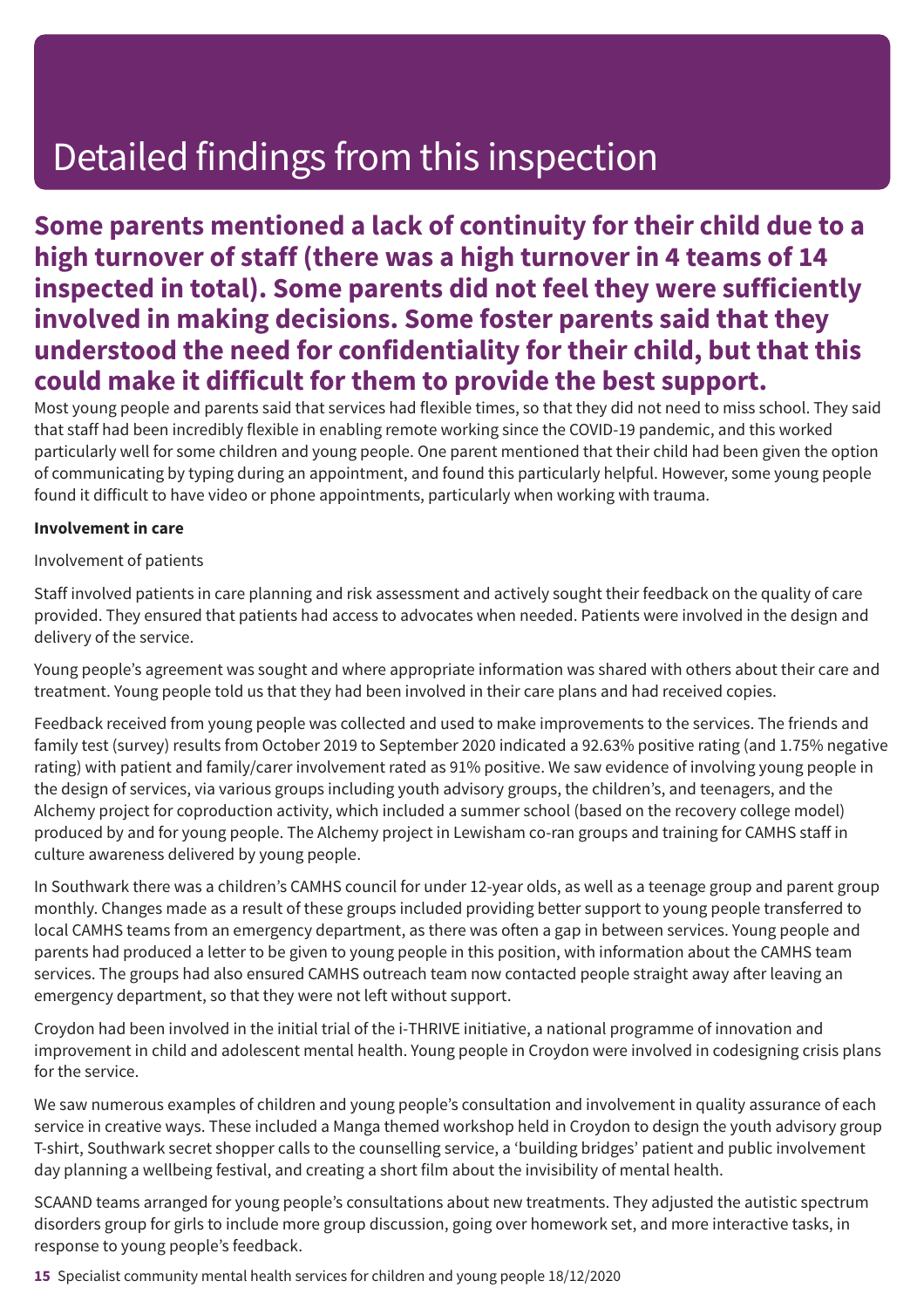The patient and public involvement committee in August 2020 looked at activities across the teams including a coproduced newsletter and a mindful photography group in Southwark, developing a booklet and a podcast regarding LGBT+ issues in Croydon, and providing a DBT group for parents in the SCAAND teams.

The Crisis team held an event for young people to look at the crisis pathway, with a cartoonist employed to create a summary of people's feedback. They were involved in a one-year consultation about the pathway, including codesigned workshops and presenting stories, to improve young people's experience. Staff told us that for some young people having a written crisis plan was not helpful, and they benefitted far more from practicing interventions for when they were in crisis.

Young people were involved in developing questions and taking part in interview panels when recruiting new staff in the trust.

Involvement of families and carers

When appropriate, staff involved families and carers in assessment and treatment. Parents and carers were also encouraged to be involved in the design and delivery of the service by involvement in parent groups.

Staff involved relatives/carers as partners in children and young people's care, and in making decisions although this was not always recorded in detail. Families were involved as appropriate and according to the young person's wishes. Most relatives/carers that we spoke with told us that they felt listened to and were kept informed and were given copies of letters. However, several indicated that whilst waiting to be seen initially, there was not enough information provided about likely waiting times, or other forms of support available. Six parents felt that they had not received enough support, and that this was particularly a problem for working parents.

The crisis team ran parent groups and was in the process of producing a mental health wellbeing directory, and toolkit about different triggers to poor mental health.

Parents and carers spoke very highly about the support received from the SCAAND service but described poor relationships with their local CAMHS teams (based across the country as this service receives referrals nationally), often feeling blamed by them. Staff in the SCAAND team were aware of this issue and said that they worked to repair relationships with young people's local CAMHS teams, looking at the variability of what the local teams could offer young people waiting to be seen by SCAAND.

### **Is the service responsive?**

#### **Access and waiting times**

Staff assessed and treated children and young people who required urgent care promptly. However, there were long waiting times for some non-urgent care and treatment. Waiting times varied but were described as particularly long for treatment of trauma, obsessive compulsive disorder, attention deficit hyperactivity disorder, and for autism assessments (which had been exacerbated by COVID-19 restrictions). There were also some long waits for therapies including cognitive behavioural therapy.

Looking at data up to June 2020, for waits in local borough teams from referral to a second contact (treatment) of any nature (face to face, phone or video) we found that average waits were highest in Lambeth in June 2019 at 38.79 weeks, in Lewisham in October 2019 at 31.38 weeks, in Croydon in February 2020 at 31.27 weeks, and in Southwark in August 2019 at 19.93 weeks.

Looking at times between first and second contacts, waits were increasing in Croydon from March 2020, with a high of 12.38 weeks in June 2020, in Lewisham they had reached 8.96 weeks in June 2020, in Southwark 5.89 weeks, and in Lambeth 4.7 weeks.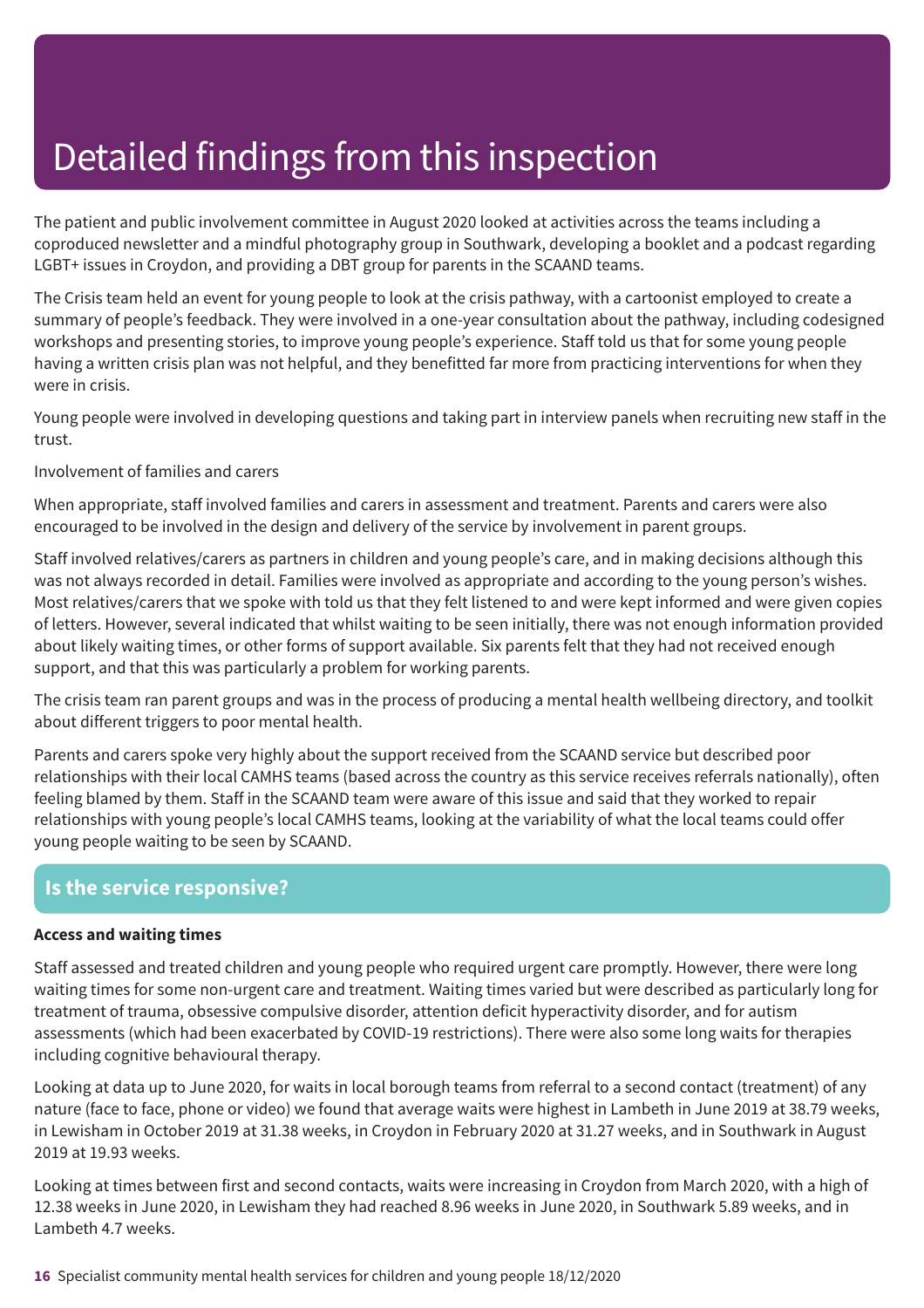Most parents/carers and young people told us about long waits to be seen by services following referral. However, the teams were working hard to address waiting times, with various initiatives put in place These included ensuring equitable waits across different services, and looking at what could be offered to young people whilst waiting, such as psychoeducation and mindfulness techniques. In Lambeth staff had undertaken neurodevelopment skills training, to support young people waiting for specialist appointments. In Lewisham, a small clinical team reviewed all referrals, and they had recruited referral coordinators to ensure better throughput in the service. Croydon teams in particular were struggling to meet their waiting times targets, due to long term underfunding and some additional recent disinvestment. They had escalated their concerns and were looking at moving to a needs-led rather than a diagnostic model.

Overall the number of young people waiting more than 52 weeks had decreased since the peak in October 2019. The trust advised that for community 52-week waits, most patients had been offered appointments and had not attended or cancelled, in many cases multiple times. In some cases, patients had refused remote appointments and had elected to wait until a face to face one became possible. Service managers were monitoring each individual 52-week wait to ensure that there was a clear plan for all, and the next focus was to do this for all waits over 26 weeks. They noted that the Croydon figures were inflated as the borough commissions CAMHS to provide autistic spectrum disorder assessments, and elsewhere this function would be led by paediatric services. SCAAND services were closed to non-urgent referrals, from April to June 2020.

The number of patients who had not attended a face to face, phone or video contact in the last 12 months was 147 patients in Lewisham, 78 in Southwark, 42 in Lambeth, 36 in Croydon, and 66 in the national and specialist teams.

Young people and parents/carers were happy with the way that staff had adapted their practice swiftly during the COVID-19 pandemic and were supporting them effectively primarily through virtual appointments by phone or video call. However, for some young people, particularly when dealing with trauma, phone or video callscould be difficult. Where they had been seen face to face, they were satisfied with the precautions put in place.

The CAMHS teams accepted referrals from general practitioners and a range of professionals and other agencies. Young people could also refer themselves to some services. Team managers monitored the referrals and allocations to clinicians, enabling services to prioritise care and treatment for young people with the most urgent need. The SCAAND service records showed that children and young people had a timely and comprehensive assessment under the SCAAND team. Children and young people could access this service through a variety of different sources.

**We saw evidence that services supported children or young people who were on a waiting list for another service, whether this was a SLaM service, or one provided by another organisation. For example, one child was held by their local CAMHS team whilst on the waiting list for the Gender Identity Development (GID) Service at another NHS trust as this had a waiting list for over a year. Plans were in place to discharge the young person once they had started to engage with the GID service.**

We saw that staff made at least weekly contact with the young person or their parent/guardian, once they were open to the service. Staff sent follow up letters to summarise the first assessment appointment and the treatment plan. Staff worked hard to avoid cancelling appointments and when they had to do so, they gave people clear explanations and offered new appointments.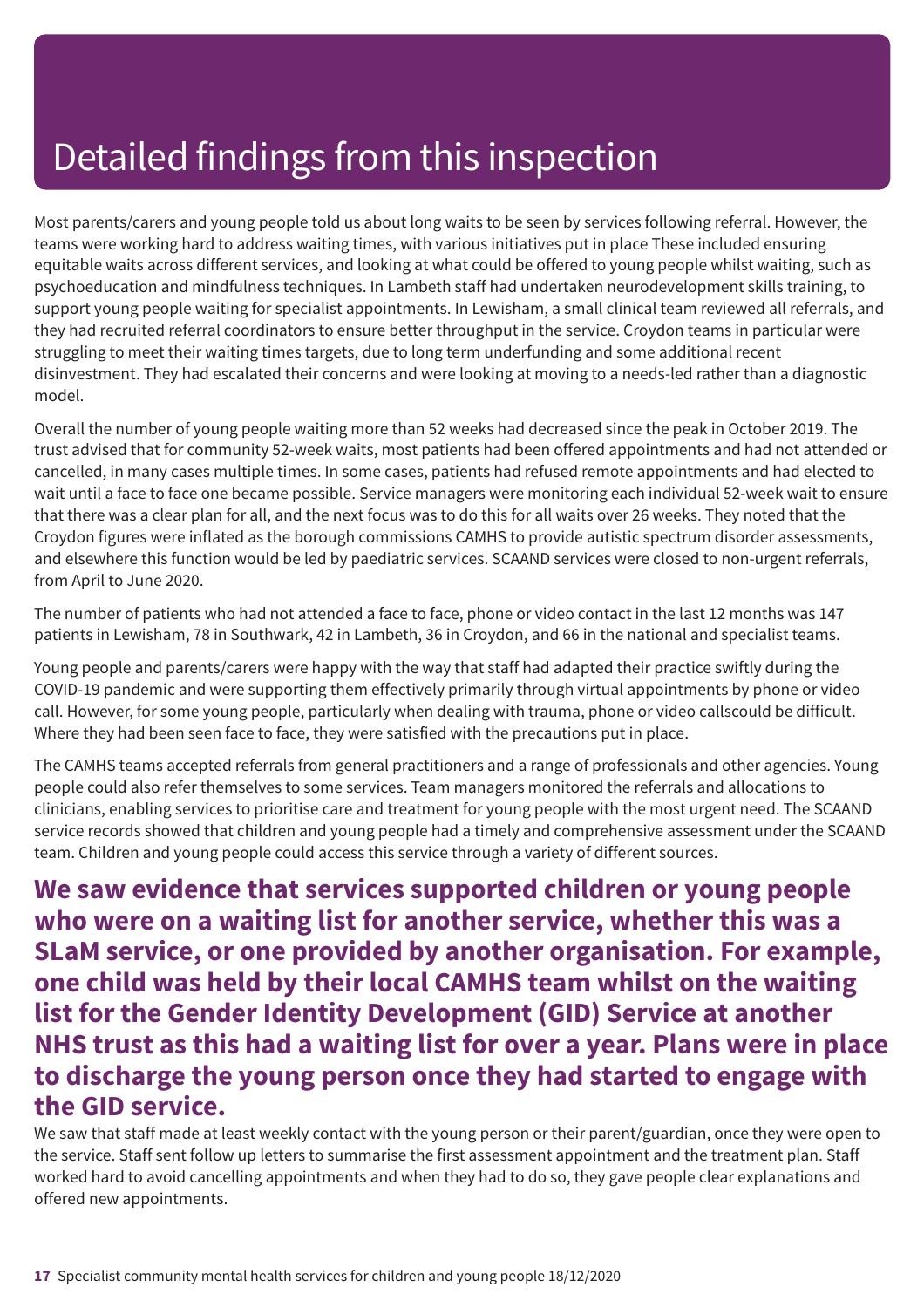Staff attempted to ensure that young people who would benefit from care from another agency, made a smooth transition. This included ensuring that transitions to adult mental health services took place without any disruption to the patient's care. Most of the records showed that discharge planning was considered before the child reached the age of 18. Where the young person was a looked after child, we saw evidence that discussions were held with social services around discharge planning. We saw one record where discharge planning was not discussed with the young person and a letter of discharge was sent to their GP explaining that they had reached the age of 18 and were being discharged back to their service. Staff reported that transitions to adult services could be difficult, with long waits for Improving access to Psychological Therapies (IAPT) services. Where appropriate, staff provided young people and parents/carers with information and resources to access in their local area, such as a wellbeing centre for people who were aged 18 years and older.

#### **Patients' engagement with the wider community**

We spoke with seven Special Educational Needs Coordinators (SENCO) working in primary or secondary schools in the local boroughs covered by the trust. They were very positive about the integration of mental health teams with children's wellbeing practitioners in some schools. This provided support for pupils with low mood and anxiety, helped to screen for ASD and ADHD, and helped prioritise those requiring a CAMHS assessment. They said the single point of access for referrals at Croydon and Lambeth was helpful. Single points of access were also being introduced in Lewisham and Southwark.

SENCO staff said that the incorporation of mental health services in schools had helped to take away the perceived stigma some young people and families had about attending CAMHS services. One SENCO suggested that CAMHS staff should spend time in schools as part of their training, to understand children's experience better. In general SENCOs said that the threshold for CAMHS referrals was too high. They noted that younger children were less prioritised, as they generally presented a lower risk, and this might mean missing out on preventative support, and early identification on mental health issues. They described a group of children whose needs were too high for the children's wellbeing practitioners in the schools (for example having anger management issues), as often having the least support whilst waiting for a CAMHS assessment. They felt that there was room for improvement in communication between CAMHS teams and the schools (with the permission of young people and parents/carers) about why referrals were not accepted, and any treatment plan and coping strategies agreed (which they could support children with).

#### **Meeting the needs of all people who use the service**

The service met the needs of all children and young people including those with a protected characteristic. Staff helped patients with communication, advocacy and cultural and spiritual support.

Staff ensured that communication needs were assessed for each child and young person by using an accessible communications standard assessment form. This identified if a person had any communication needs and what additional support they would require. For example, one record considered what language staff should use when breaking bad news to a young person with learning difficulties. Another record showed that a young person had additional communication needs and required an easy read format.

We saw a copy of a leaflet sent to parents/carers in the Croydon team explaining the background to the Black Lives Matter movement with colourful and detailed guidance on how parents can talk about this movement with their children, and reference to relevant films and literature.

We saw evidence in the records that staff used an interpreter when required. For example, an interpreter was booked for face to face meetings for one parent who had limited understanding of English. We saw evidence in one record that a young person had been given information about their local LGBTQ group to support their needs.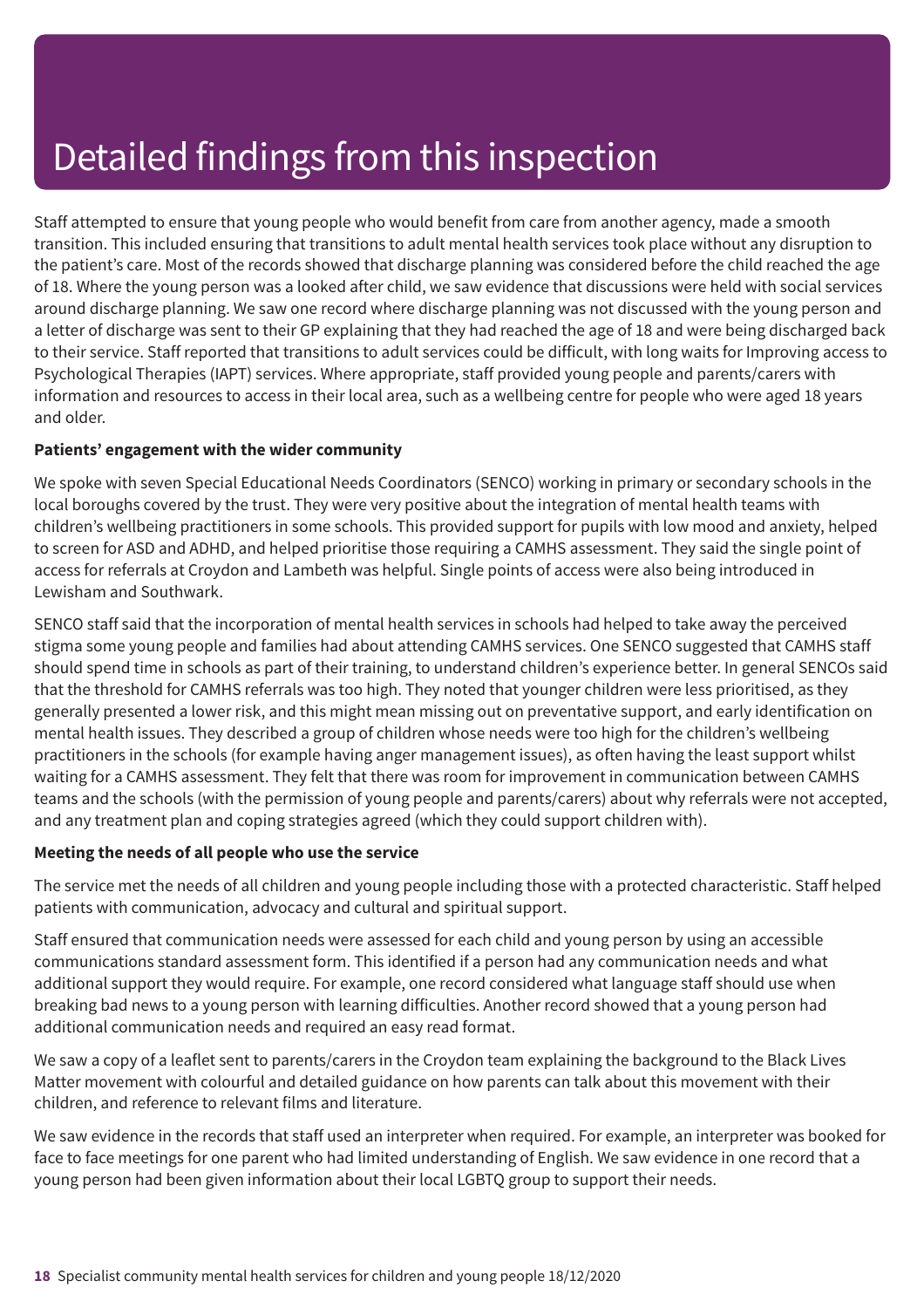We saw that staff considered how to meet the parent/carer's needs in addition to their child's needs. For example, we saw evidence that staff had considered a parent's psychoeducational needs by offering access to an ADHD awareness course offered by the CAMHS team.

#### **Listening to and learning from concerns and complaints**

The service treated concerns and complaints seriously, investigated them and learned lessons from the results, and shared these with all staff. The trust had a complaints procedure that was summarised in leaflets and on the trust website.

Staff described a culture of honesty and openness when dealing with complaints and would try to resolve issues raised locally where possible. Staff gave examples of informal concerns that had been raised and how they had been resolved. Most young people or family members/carers told us they knew how to complain, or would find out if they needed to. The main complaint expressed to us by young people and parents/carers was about waiting times, particularly if there had been an escalation in the young person's symptoms whilst waiting.

The services had received 20 formal complaints between 1 October 2019 to 30 September 2020, of which six were upheld, eight were partially upheld, four were not upheld and two remained open. Learning included improvements needed in communication with families/carers of children or young people on the waiting list, and other agencies involved, better communication regarding care and treatment plans.

There were clear communication structures in place to feedback lessons from complaints, and staff were able to tell us about improvements that had been put in place following complaints. For example, they described improving the way they kept in touch with children and young people on the waiting lists, although they acknowledged that there was more work to do to address this issue.

### **Is the service well-led?**

#### **Leadership**

Leaders had the skills, knowledge and experience to perform their roles, had a good understanding of the services they managed, and were visible in the service and approachable to children, young people and staff.

At the last CQC inspection published in January 2016 this core service was rated Goodacross all domains, with five areas of recommendation for improvement. The trust produced an action plan to address these areas. They reported improvements in making the environment safe in the Lambeth community teams, regular infection control audits across all CAMHS services, improvements in technology for accessing patient records and in the consistency of children and young people's risk assessments and care plans. Although they had made significant efforts, they reported ongoing issues with waiting times for children and young people to access services. Since the previous inspection they reported particular difficulties in recruitment and retention of qualified staff to some teams and were looking at strategies to address this.

Staff reported strong leadership at both local team and service level which promoted good practice and most staff felt supported by the trust and their line managers. Some staff reported feeling under pressure because of staff vacancies and the pressure of increasing referrals and the complexities of the young people they were supporting.

Staff described strong team support by managers and colleagues enabling them to maintain their morale despite significant challenges during the COVID-19 pandemic. Staff particularly praised the leadership team in Southwark. Staff felt able to raise concerns without fear of victimisation or bullying, and were aware of the whistleblowing policy and the freedom to speak up guardians. Some staff found that remote working had a significant impact on their morale, and some felt that there should be better communication from senior managers in their areas.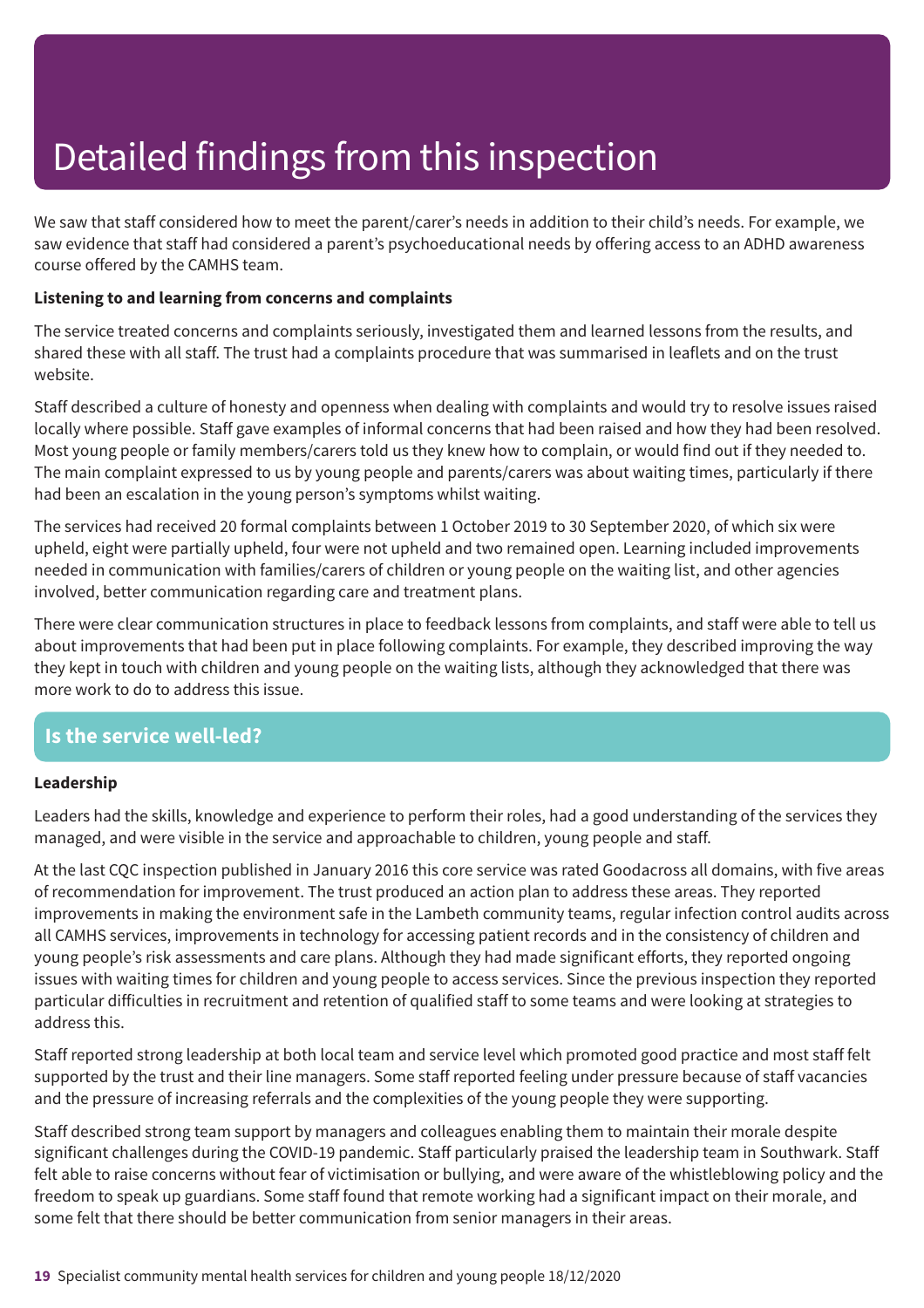#### **Vision and strategy**

Staff knew and understood the provider's vision and values and how they were applied in the work of their team. Trust values and behaviours had been developed, collaboratively and were embedded in the staff appraisal process.

Senior managers regularly visited the services or attended video meetings, and most staff were able to identify and meet them. However, a significant number of staff and SENCO workers spoke at their frustration that CAMHS were not able to be more involved in more prevention and early identification work with children and young people, and the rising thresholds for CAMHS services.

#### **Culture**

Staff said they felt respected, supported and valued. They reported that the provider promoted equality and diversity in its day-to-day work and in providing opportunities for career progression. They felt able to raise concerns without fear of retribution.

Morale in the services varied, but most staff told us they were happy in their job and that supportive relationships amongst staff were encouraged. Staff told us that the leadership encouraged them to practice self-care, resilience, and wellbeing techniques. They had encouraged engagement and maintaining social contacts, including arranging evening events such as quizzes, yoga and crafts nights.

Staff noted that the leadership had encouraged consideration of the Black Lives Matter movement, including looking at ways to talk to children about racism. In one team we saw a copy of a leaflet sent to families 'A Parent's Guide to Black Lives Matter,' with colourful and detailed guidance on how parents can communicate about this movement with their children, and reference to films and literature that they could show them.

#### **Governance**

Our findings from the other key questions demonstrated that governance processes operated effectively at team level and that performance and risk were managed well. The CAMHS service held regular senior management team meetings with evidence of applying robust governance systems. They identified any issues of risk or poor performance against key performance indicators as well as where improvements had been made. Issues were fed back at team meetings and away days, including learning across different boroughs. There was opportunity for staff to submit items to their risk registers.

Services had begun implementing 'Perfect Ward' a quality assurance system for monitoring performance across teams. CAMHS presented its performance and quality data monthly at a Performance and Quality meeting with the trust, and we had the opportunity to attend one of these meetings.The meeting included data about a wide range of areas of team performance, from staffing to caseloads, to waiting times and review of policies. It provided an opportunity to challenge the service about areas that required improvement in addition to acknowledging areas of achievement. Issues discussed included addressing waiting times and various strategies put in place including individual tracking of long waits, improved referral management, and ensuring contact with all young people on the waiting list. A decrease in referrals during the pandemic had resulted in some reduction in waiting times for some services. However, services reported a dramatic increase in referrals following schools reopening, with some already almost working at full capacity, and staff expressed concerns that demand may outstrip capacity.

In addition to Perfect Ward, staff carried out a number of routine audits across all CAMHS community services. These included fire safety, health and safety and safeguarding audits. The most recent care plan and risk assessment deep dive in July 2020 indicated improvements in the timeliness of staff recording risk assessments. There were also deep dives into patient experience, including 11 CAMHS patients, and staff experience including 52 staff members.

#### **Management of risk, issues and performance**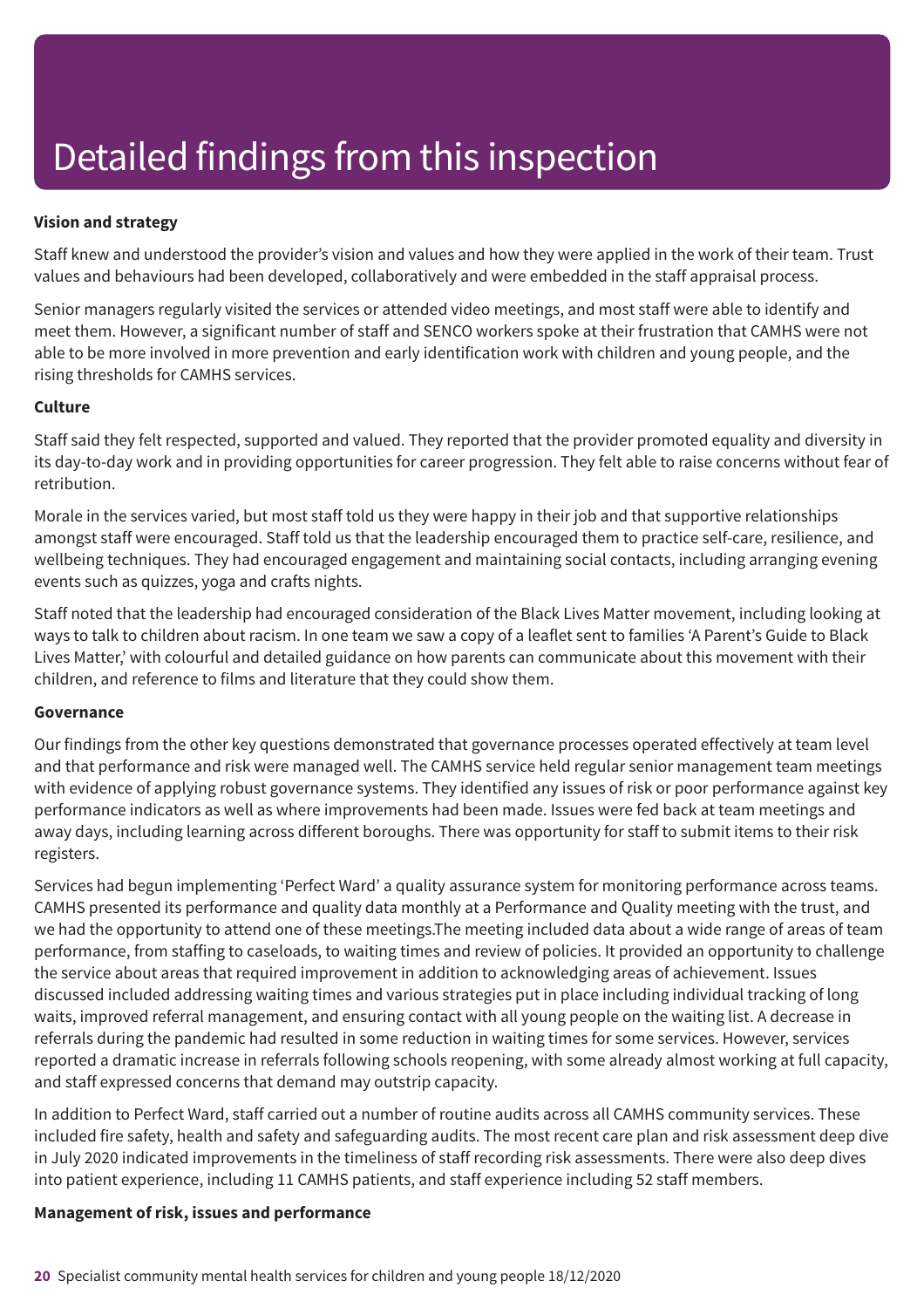Staff and managers in each team were very aware of the challenges faced by their service. These were recorded on their service risk registers, and they had looked at ways of mitigating these as far as possible. In most cases waiting times for assessment and treatment were the chief concern. All teams were working hard to address waiting times for children and young people.

In Lambeth, staff had arranged for one waiting list on referral, in order to ensure equitable waits. They had also undertaken training in neurodevelopmental skills, to ensure that they could provide appropriate support for children and young people whilst awaiting a specialist assessment. Managers had recently recruited to a number of vacancies, and said that they were working on developing a new pathway to provide support for young people falling between tiers three and four.

In Lewisham they were undertaking quality improvement work looking at the detail of flow across the team, to better understand waits for complex and more generic cases.

Croydon teams in particular were struggling to meet their waiting times targets, due to long term underfunding and some additional recent disinvestment. This had resulted in low morale amongst the staff team, recent staff turnover and difficulties in recruiting to posts, which further impacted on waiting times for children and young people. Team leads had escalated their concerns to the chief executive, and were working on a needs-based, rather than a diagnosis-led approach to supporting children and young people and improve throughput.

The SCAAND team were generally meeting their commissioned targets, with most children and young people seen within eight to nine months. However, due to an unsustainable funding model, they were not funded to achieve above the target despite there being considerable demand. Managers said that they continued to exceed targets, although this was in effect unpaid activity, and therefore not sustainable.

Several services also had to look at issues of accommodation and space for their teams, due to recent or forthcoming changes, and the impact of the pandemic on space requirements. In Lambeth there was limited clinical space which had limited the number of appointments that could be offered, and three teams had recently lost their accommodation, so that they were now rootless, working as a virtual team. In Southwark, the teams would be losing one of the buildings housing the CAMHS teams, and needed to seek alternative accommodation. In Lewisham, staff advised that there were building issues, including a need for refurbishment and IT upgrades, as well as installing COVID-19 screens. Work was planned to address these issues.

#### **Information management**

Staff had access to the information they needed to provide safe and effective care and used that information to good effect. Staff collected and analysed data about outcomes and performance and engaged actively in local and national quality improvement activities.

Staff mentioned some initial technical issues during the move to distance working following the outbreak of the COVID-19 pandemic. However, they noted that overall the trust had been remarkably responsive and supported them during the technical changes with minimal disruption.

Staff recorded information about care but did not store this in a consistent location in the notes we looked at. For example, staff were not always using or updating the bespoke risk formulation tools and care plans but did include relevant information in the progress notes and letters. This could make it time consuming to find the most up-to-date information on each young person and demonstrated inconsistency across staff and teams.

#### **Engagement**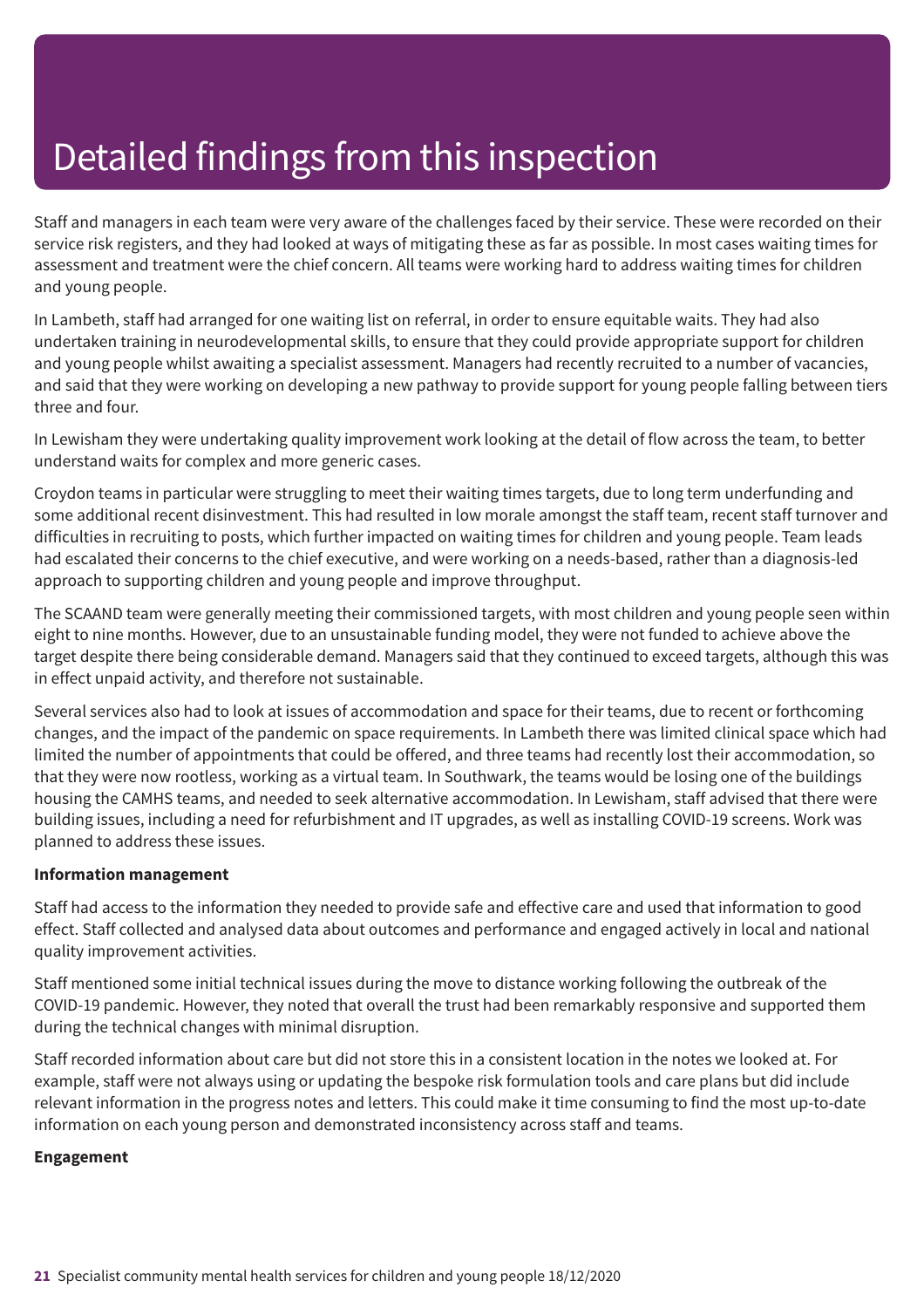Managers worked closely with other local healthcare services and organisations (schools, public health, local authority, voluntary and independent sector) to ensure that there was an integrated local system that met the needs of children and young people living in the area. There were local protocols for joint working between agencies involved in the care of children and young people.

Children, young people and parents/carers had the opportunity to feedback about the service, and help shape the future of services, via service user advisory groups held every six months.

We saw evidence of involving young people and their carers in the design of services, via various groups including youth advisory groups, the children's, teenagers, and parents groups, and the Alchemy project for coproduction activity, which includes a summer school (based on the recovery college model) produced by and for young people.

#### **Learning, continuous improvement and innovation**

Staff were highly committed to continuous improvement of the services. Senior managers were committed to quality improvement and innovation using evidence-based practice and service development and improvement plans were in place.

The crisis team had been shortlisted for the third time for a British Medical Journal award for its innovative work in providing intensive support to young people who would otherwise have been admitted to hospital. They were working on a quality improvement project to create agreed standards for crisis care, with input from teams across the country. They were particularly looking at children and young people's experience in accident and emergency departments when in a mental health crisis, and provision of a daytime telephone contact for an urgent responder.

The SCAAND teams were working on a quality improvement project to look at what could be provided to children and young people whilst waiting for an assessment or treatment. They were also planning to move to electronic health records for children and young people so that they could input their views directly into their care and treatment plans.

In the Lambeth service, some staff had undertaken training in Eye Movement Desensitisation Reprogramming (EMDR), and compassion focussed training, in order to provide a swifter support for patients waiting for treatment for trauma. They were also looking at ways to adapt attention deficit hyperactivity disorder (ADHD) assessments using personal protective equipment.

### Outstanding practice

The enhanced treatment service had developed an alternative model to young people being admitted to hospital. The model was published in various professional publications, comparing the effectiveness of an intensive community care service, to inpatient treatment as usual. The team demonstrated creative ways of working with young people, involving them in the service, and in training CAMHS staff.

In the Lambeth service, some staff had undertaken training in Eye Movement Desensitisation Reprogramming (EMDR), and compassion focussed training, in order to provide swifter support for children and young people waiting for treatment for trauma.

### Areas for improvement

The service must continue to take action to address the waiting times for non-urgent patients.

The trust should continue to work to address issues of staff recruitment and retention, and work with commissioners toprovide support for teams that have insufficient funding.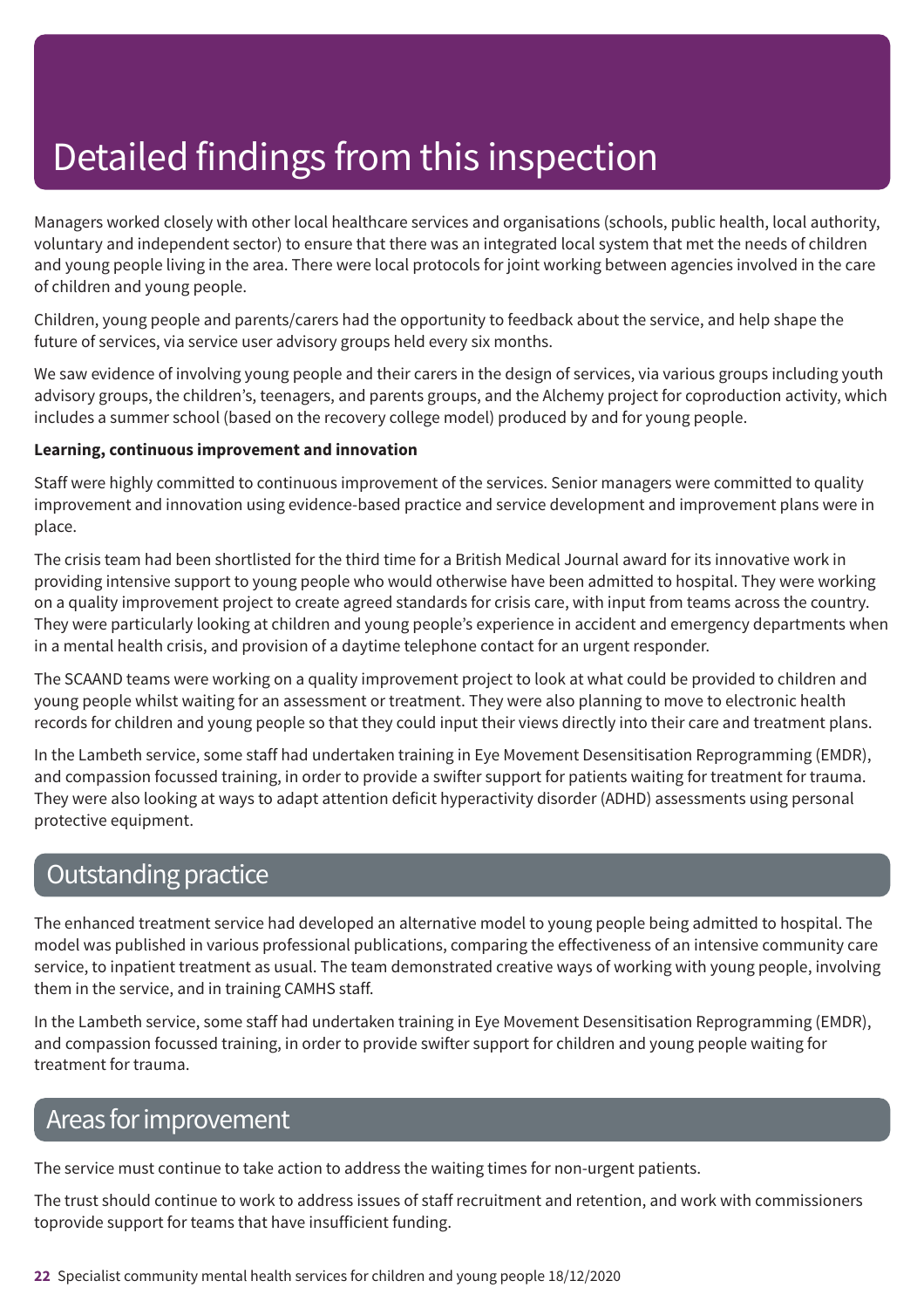The trust should ensure all staff use a consistent approach in where to store risk assessments and care plans, so that information can be accessed quickly by the wider team if and when needed.

The trust should ensure that there is evidence of the child or young person's views on the care and treatment documented in the care records.

The trust should continue recent work to ensure that there is regular communication and support provided for those waiting for assessment or treatment.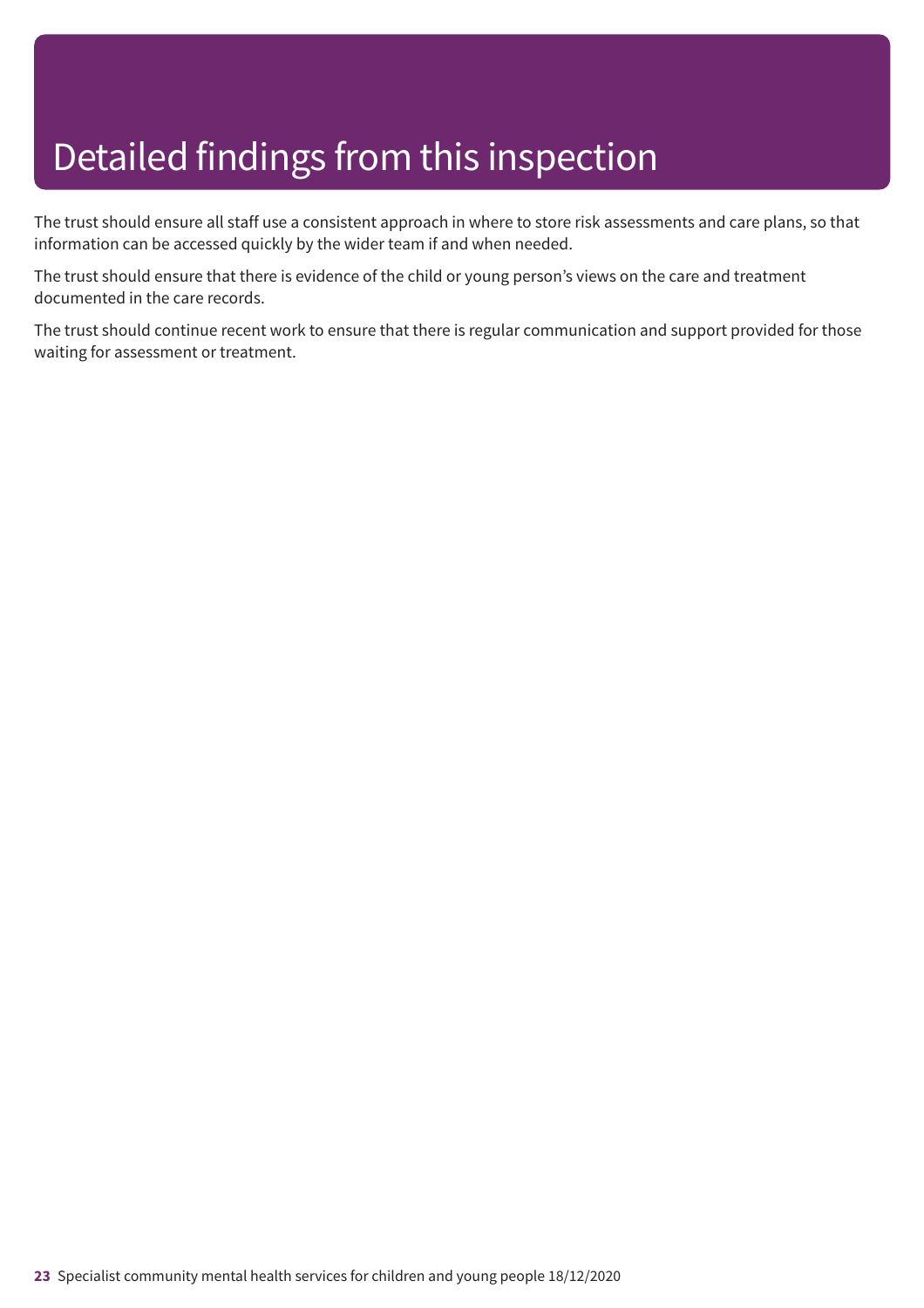# Our inspection team

The inspection team that conducted the review of care records consisted of one CQC inspector and one specialist advisor who was a community CAMHS specialist nurse.

Telephone and video calls were made to young people, relatives/carers and staff by seven inspectors, two inspection managers, an inspection planner, and two experts by experience (people who have experience of using or caring for someone using similar services).